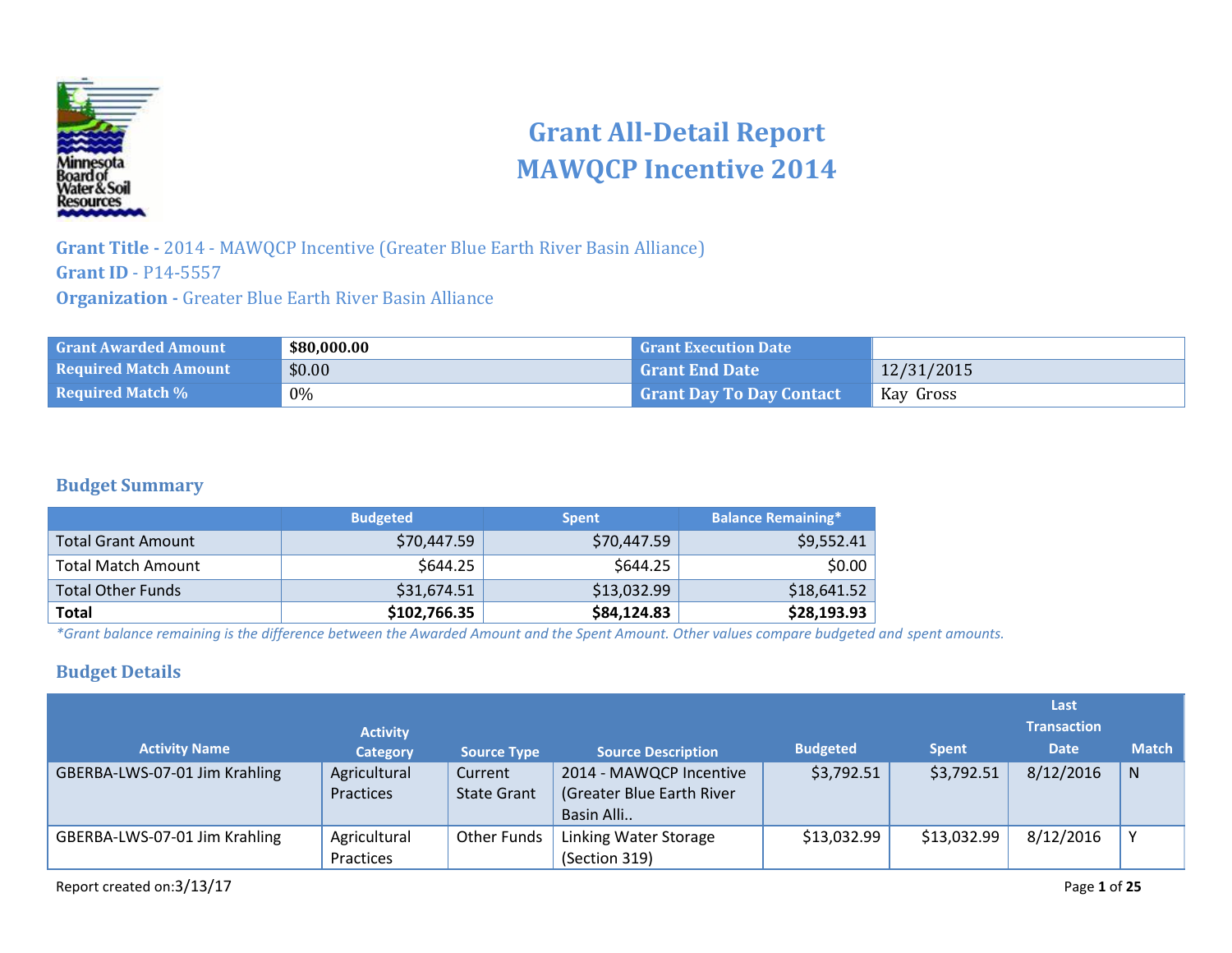|                                           |                                              |                               |                                                                    |                 |              | Last                              |              |
|-------------------------------------------|----------------------------------------------|-------------------------------|--------------------------------------------------------------------|-----------------|--------------|-----------------------------------|--------------|
| <b>Activity Name</b>                      | <b>Activity</b><br><b>Category</b>           | <b>Source Type</b>            | <b>Source Description</b>                                          | <b>Budgeted</b> | <b>Spent</b> | <b>Transaction</b><br><b>Date</b> | <b>Match</b> |
| GBERBA-LWS-07-01 Jim Krahling             | Agricultural<br>Practices                    | <b>Other Funds</b>            | Linking Water Storage<br>Cost-Share                                | \$13,032.99     |              |                                   | N            |
| GBERBA-LWS-07-01 Jim Krahling             | Agricultural<br>Practices                    | <b>Other Funds</b>            | Local landowner<br>contribution                                    | \$5,608.53      |              |                                   | Υ            |
| MAWQCP-14-17-01 Tom Muller                | Agricultural<br>Practices                    | Current<br><b>State Grant</b> | 2014 - MAWQCP Incentive<br>(Greater Blue Earth River<br>Basin Alli | \$5,000.00      | \$5,000.00   | 11/18/2016                        | $\mathsf{N}$ |
| MAWQCP-14-32-01 Brad Henning              | Non-Structural<br>Management<br>Practices    | Current<br><b>State Grant</b> | 2014 - MAWQCP Incentive<br>(Greater Blue Earth River<br>Basin Alli | \$1,000.00      | \$1,000.00   | 3/4/2016                          | N            |
| MAWQCP-14-32-02 Arnold Henning            | Non-Structural<br>Management<br>Practices    | Current<br><b>State Grant</b> | 2014 - MAWQCP Incentive<br>(Greater Blue Earth River<br>Basin Alli | \$1,000.00      | \$1,000.00   | 3/4/2016                          | N            |
| MAWQCP-14-32-03 Doug Swanson              | Agricultural<br>Practices                    | Current<br><b>State Grant</b> | 2014 - MAWQCP Incentive<br>(Greater Blue Earth River<br>Basin Alli | \$4,675.20      | \$4,675.20   | 12/11/2015                        | N            |
| MAWQCP-14-32-04 Bruce Swanson             | Subsurface<br>Sewage<br>Treatment<br>Systems | Current<br><b>State Grant</b> | 2014 - MAWQCP Incentive<br>(Greater Blue Earth River<br>Basin Alli | \$5,000.00      | \$5,000.00   | 11/18/2016                        | N.           |
| MAWQCP-14-42-01 Randy Tholen              | Conservation<br><b>Drainage</b>              | Current<br><b>State Grant</b> | 2014 - MAWQCP Incentive<br>(Greater Blue Earth River<br>Basin Alli | \$1,932.75      | \$1,932.75   | 1/21/2017                         | N            |
| MAWQCP-14-42-01 Randy Tholen              | Conservation<br>Drainage                     | Landowner<br>Fund             | Landowner contribution                                             | \$644.25        | \$644.25     | 12/21/2016                        | Υ            |
| MAWQCP-14-46-01 Faber Brothers            | Streambank or<br>Shoreline<br>Protection     | Current<br><b>State Grant</b> | 2014 - MAWQCP Incentive<br>(Greater Blue Earth River<br>Basin Alli | \$5,000.00      | \$5,000.00   | 4/8/2016                          | N            |
| MAWQCP-14-46-02 Faber Brothers            | Streambank or<br>Shoreline<br>Protection     | Current<br><b>State Grant</b> | 2014 - MAWQCP Incentive<br>(Greater Blue Earth River<br>Basin Alli | \$5,000.00      | \$5,000.00   | 12/21/2016                        | ${\sf N}$    |
| MAWQCP-14-46-03 Darwin Roberts            | Agricultural<br>Practices                    | Current<br><b>State Grant</b> | 2014 - MAWQCP Incentive<br>(Greater Blue Earth River<br>Basin Alli | \$3,148.00      | \$3,148.00   | 11/21/2014                        | $\mathsf{N}$ |
| Report created on:3/13/17<br>Page 2 of 25 |                                              |                               |                                                                    |                 |              |                                   |              |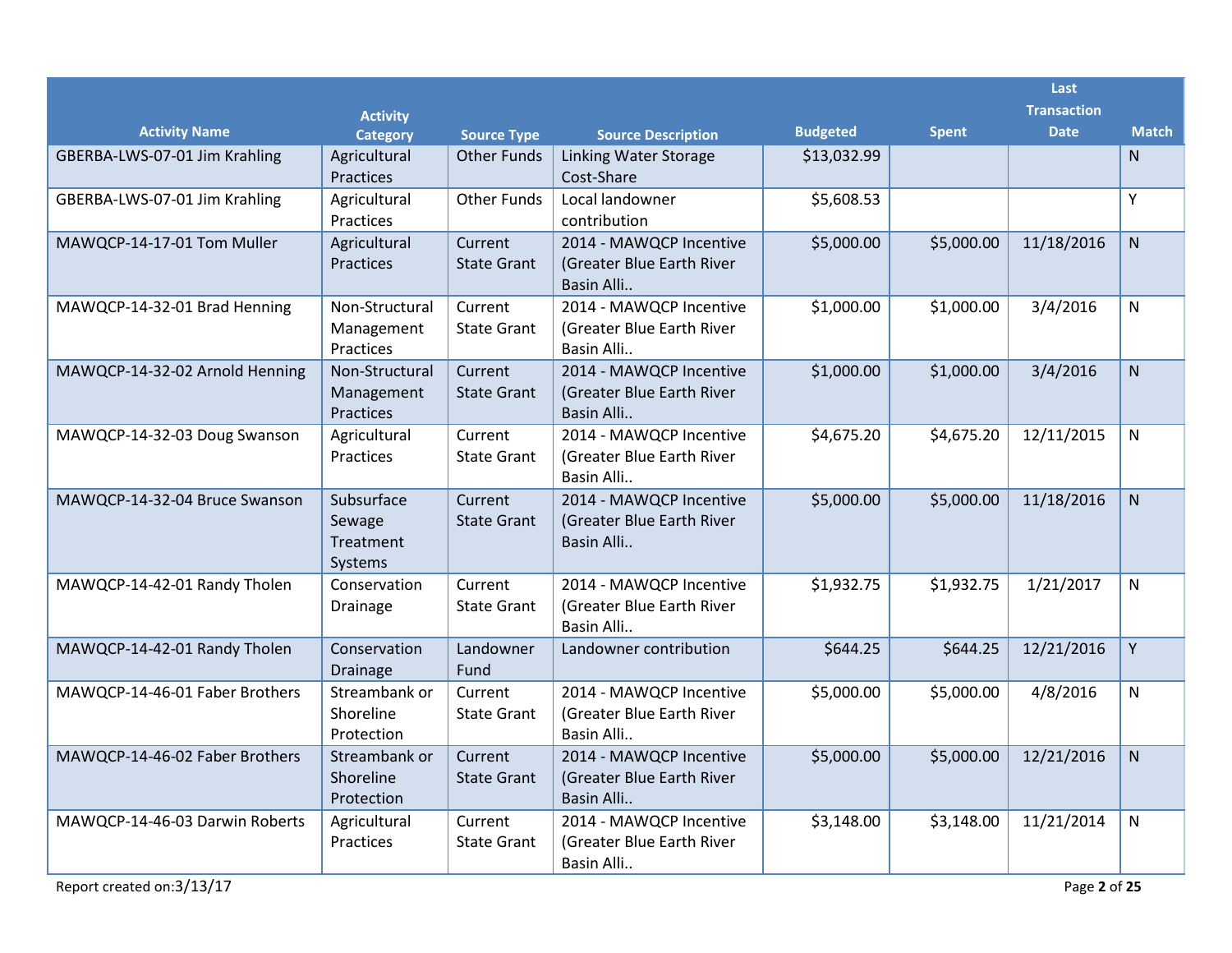|                                                               |                                    |                               |                                                                    |                 |              | Last<br><b>Transaction</b> |                |
|---------------------------------------------------------------|------------------------------------|-------------------------------|--------------------------------------------------------------------|-----------------|--------------|----------------------------|----------------|
| <b>Activity Name</b>                                          | <b>Activity</b><br><b>Category</b> | <b>Source Type</b>            | <b>Source Description</b>                                          | <b>Budgeted</b> | <b>Spent</b> | <b>Date</b>                | <b>Match</b>   |
| MAWQCP-14-46-04 Darwin Roberts                                | Conservation<br><b>Drainage</b>    | Current<br><b>State Grant</b> | 2014 - MAWQCP Incentive<br>(Greater Blue Earth River<br>Basin Alli | \$0.00          |              |                            | $\mathsf{N}$   |
| MAWQCP-14-46-05 Thomas Maday                                  | Agricultural<br>Practices          | Current<br><b>State Grant</b> | 2014 - MAWQCP Incentive<br>(Greater Blue Earth River<br>Basin Alli | \$0.00          |              |                            | N              |
| MAWQCP-14-46-06 Thomas Maday                                  | Agricultural<br>Practices          | Current<br><b>State Grant</b> | 2014 - MAWQCP Incentive<br>(Greater Blue Earth River<br>Basin Alli | \$5,000.00      | \$5,000.00   | 7/16/2015                  | $\overline{N}$ |
| MAWQCP-14-46-07 Thomas Maday                                  | Agricultural<br>Practices          | Current<br><b>State Grant</b> | 2014 - MAWQCP Incentive<br>(Greater Blue Earth River<br>Basin Alli | \$0.00          |              |                            | N              |
| MAWQCP-14-46-08 Thomas Maday                                  | Agricultural<br>Practices          | Current<br><b>State Grant</b> | 2014 - MAWQCP Incentive<br>(Greater Blue Earth River<br>Basin Alli | \$0.00          |              |                            | $\mathsf{N}$   |
| MAWQCP-14-46-09 Thomas Maday                                  | Agricultural<br>Practices          | Current<br><b>State Grant</b> | 2014 - MAWQCP Incentive<br>(Greater Blue Earth River<br>Basin Alli | \$0.00          |              |                            | N              |
| MAWQCP-14-46-10 4-M Farms                                     | Agricultural<br>Practices          | Current<br><b>State Grant</b> | 2014 - MAWQCP Incentive<br>(Greater Blue Earth River<br>Basin Alli | \$10,890.00     | \$10,890.00  | 11/18/2016                 | $\overline{N}$ |
| MAWQCP-14-46-11 Darwin Roberts                                | Agricultural<br>Practices          | Current<br><b>State Grant</b> | 2014 - MAWQCP Incentive<br>(Greater Blue Earth River<br>Basin Alli | \$5,000.00      | \$5,000.00   | 10/22/2015                 | N.             |
| MAWQCP-14-46-12 Darwin Roberts                                | Conservation<br>Drainage           | Current<br><b>State Grant</b> | 2014 - MAWQCP Incentive<br>(Greater Blue Earth River<br>Basin Alli | \$2,000.00      | \$2,000.00   | 11/18/2016                 | N              |
| MAWQCP-14-Agreement - Area 5 &<br>6 Certification Specialists | Agricultural<br>Practices          | Current<br><b>State Grant</b> | 2014 - MAWQCP Incentive<br>(Greater Blue Earth River<br>Basin Alli | \$9,782.11      | \$9,782.11   | 10/20/2016                 | N              |
| MAWQCP-14-Agreement - Rural<br>Advantage                      | Agricultural<br>Practices          | Current<br><b>State Grant</b> | 2014 - MAWQCP Incentive<br>(Greater Blue Earth River<br>Basin Alli | \$2,227.02      | \$2,227.02   | 1/9/2015                   | $\mathsf{N}$   |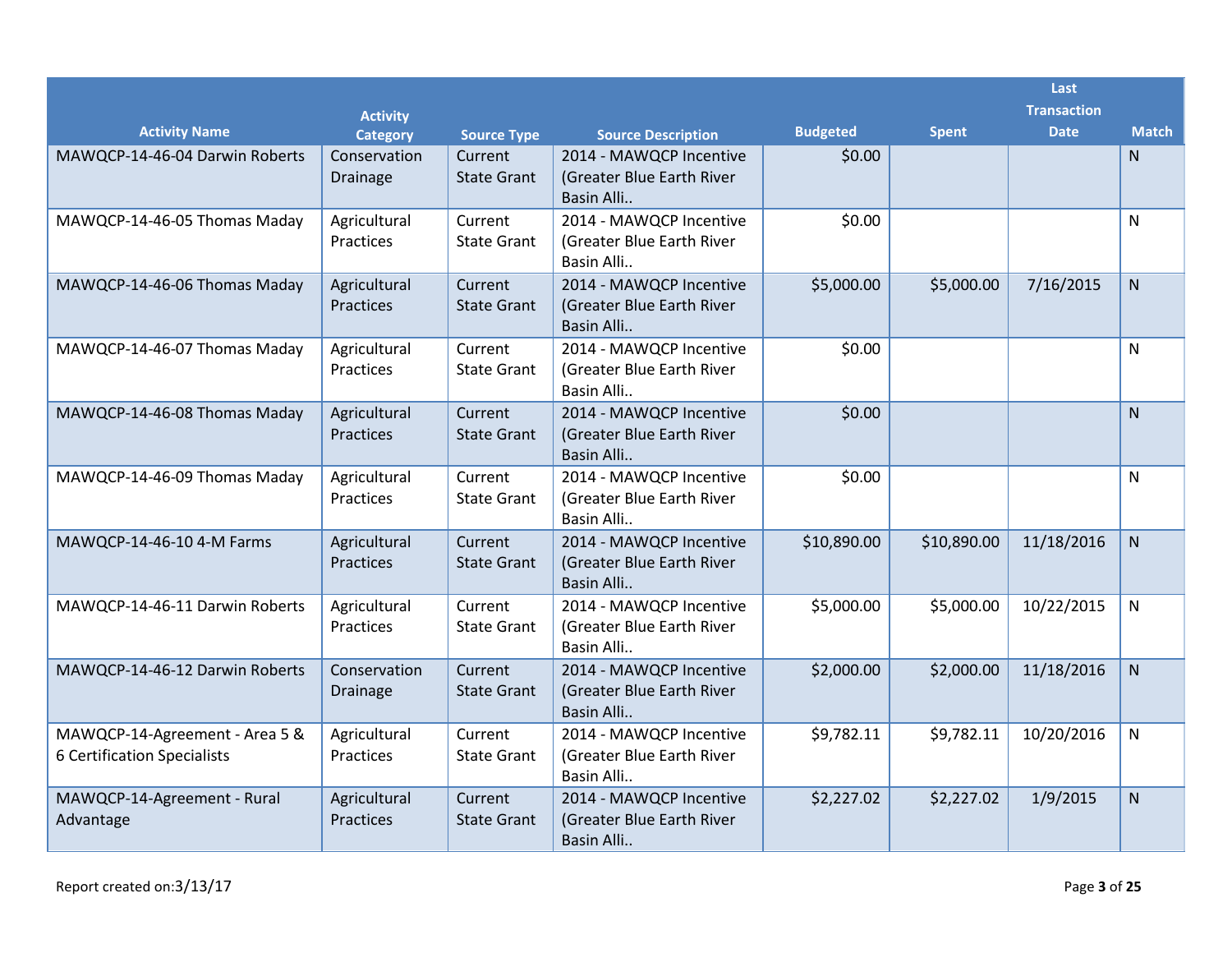## **Activity Details Summary**

| <b>Activity Details</b>                | <b>Total Action Count</b> | <b>Total Activity Mapped</b> | <b>Proposed Size / Unit</b> | <b>Actual Size / Unit</b> |
|----------------------------------------|---------------------------|------------------------------|-----------------------------|---------------------------|
| 170M - Alternative Tile Intake - Dense |                           |                              | 1 COUNT                     | 1 COUNT                   |
| Pattern Tiling                         |                           |                              |                             |                           |
| 126M - Septic System Improvement       |                           |                              | 1 COUNT                     | 1 COUNT                   |
| 393 - Filter Strip                     |                           |                              | 15.1 AC                     | 14.52 AC                  |
| 340 - Cover Crop                       | 64                        |                              | 64.25 AC                    | 64.25 AC                  |
| 580 - Streambank and Shoreline         |                           |                              | 500 LINEAR FEET             | 375 LINEAR FEET           |
| Protection                             |                           |                              |                             |                           |
| 340 - Cover Crop                       |                           | 3                            | 100 AC                      | 120 AC                    |
| 340 - Cover Crop                       | 104                       |                              | 100 AC                      | 103.5 AC                  |
| 410 - Grade Stabilization Structure    |                           |                              | 1 COUNT                     | 1 COUNT                   |
| 340 - Cover Crop                       | 655                       | 15                           | 655 AC                      | 655 AC                    |
| 580 - Streambank and Shoreline         | 1                         | 1                            | 150 LINEAR FEET             | <b>150 LINEAR FEET</b>    |
| Protection                             |                           |                              |                             |                           |
| 590 - Nutrient Management              |                           | $\overline{2}$               | 111 AC                      | 112.9 AC                  |

## **Proposed Activity Indicators**

| <b>Activity Name</b><br><b>Indicator Name</b> |  |  | Value & Units Materbody Calculation Tool | <b>Comments</b> |
|-----------------------------------------------|--|--|------------------------------------------|-----------------|
|-----------------------------------------------|--|--|------------------------------------------|-----------------|

## **Final Indicators Summary**

| <b>Indicator Name</b>      | <b>Total Value</b>    | <b>Unit</b> |
|----------------------------|-----------------------|-------------|
| <b>BOD 5</b>               | 541.46                | LBS/YR      |
| <b>SEDIMENT (TSS)</b>      | 393.81                | TONS/YR     |
| <b>SOIL (EST. SAVINGS)</b> | 145.12                | TONS/YR     |
| <b>PATHOGENS (E. COLI)</b> | 92,343,604,000,000.00 | CFU         |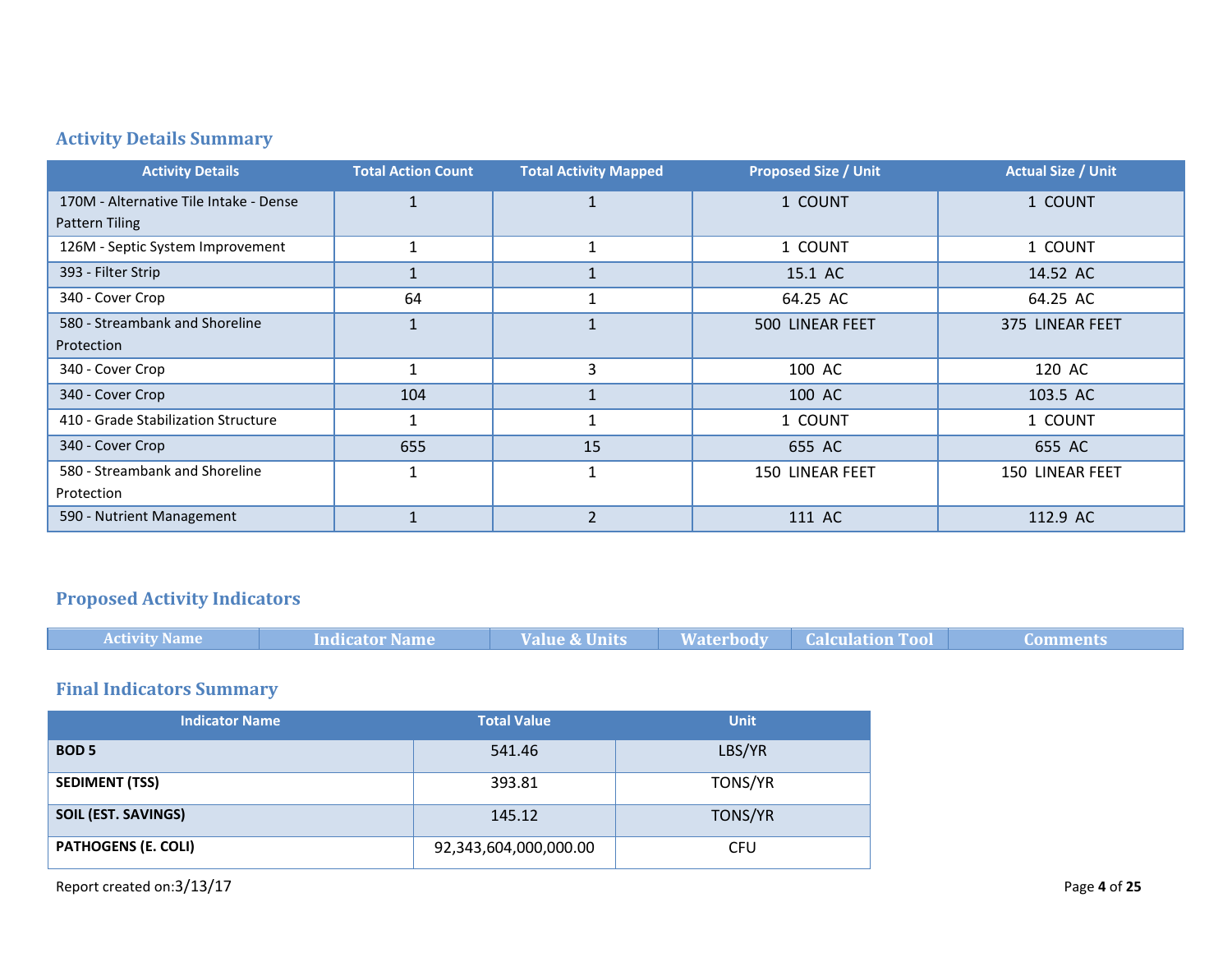| <b>NITROGEN</b>                        | 19.34  | LBS/YR       |
|----------------------------------------|--------|--------------|
| <b>VOLUME REDUCED (ACRE-FEET/YEAR)</b> | 101.36 | ACRE-FEET/YR |
| <b>PHOSPHORUS (EST. REDUCTION)</b>     | 147.96 | LBS/YR       |

## **Grant Activity**

| <b>Grant Activity - GBERBA-LWS-07-01 Jim Krahling</b> |                                                                                                                                                                                                                                                                                                                                                                                                                              |                 |           |  |  |
|-------------------------------------------------------|------------------------------------------------------------------------------------------------------------------------------------------------------------------------------------------------------------------------------------------------------------------------------------------------------------------------------------------------------------------------------------------------------------------------------|-----------------|-----------|--|--|
| <b>Description</b>                                    | GBERBA-LWS-07-01 Jim Krahling. Seed 655 acres of row-crop corn and soybeans with cover crop mixtures.<br>Cost estimate: \$23, 816.25<br>LWS Cost-Share: \$13,032.99<br>MAWQCP Cost-Share: \$4,829.01                                                                                                                                                                                                                         |                 |           |  |  |
| <b>Category</b>                                       | <b>AGRICULTURAL PRACTICES</b>                                                                                                                                                                                                                                                                                                                                                                                                |                 |           |  |  |
| <b>Start Date</b>                                     | 10-Jun-16                                                                                                                                                                                                                                                                                                                                                                                                                    | <b>End Date</b> | 12-Aug-16 |  |  |
| <b>Has Rates and Hours?</b>                           | No.                                                                                                                                                                                                                                                                                                                                                                                                                          |                 |           |  |  |
| <b>Actual Results</b>                                 | 655 acres were seeded with cover crops into standing corn or soybeans in Blue Earth County. Species of cover crop used were<br>mixtures of Annual Rye Grass, Hairy Vetch, Dwarf Essex Rape, and Balansa Clover. Mixtures and seeding rates varied by field<br>according to the plan.<br>Final Total Cost: \$22,434.03<br>LWS Cost-share: \$13, 032.99<br>MAWQCP Cost-share: \$3,792.51<br>Landowner contribution: \$5,608.53 |                 |           |  |  |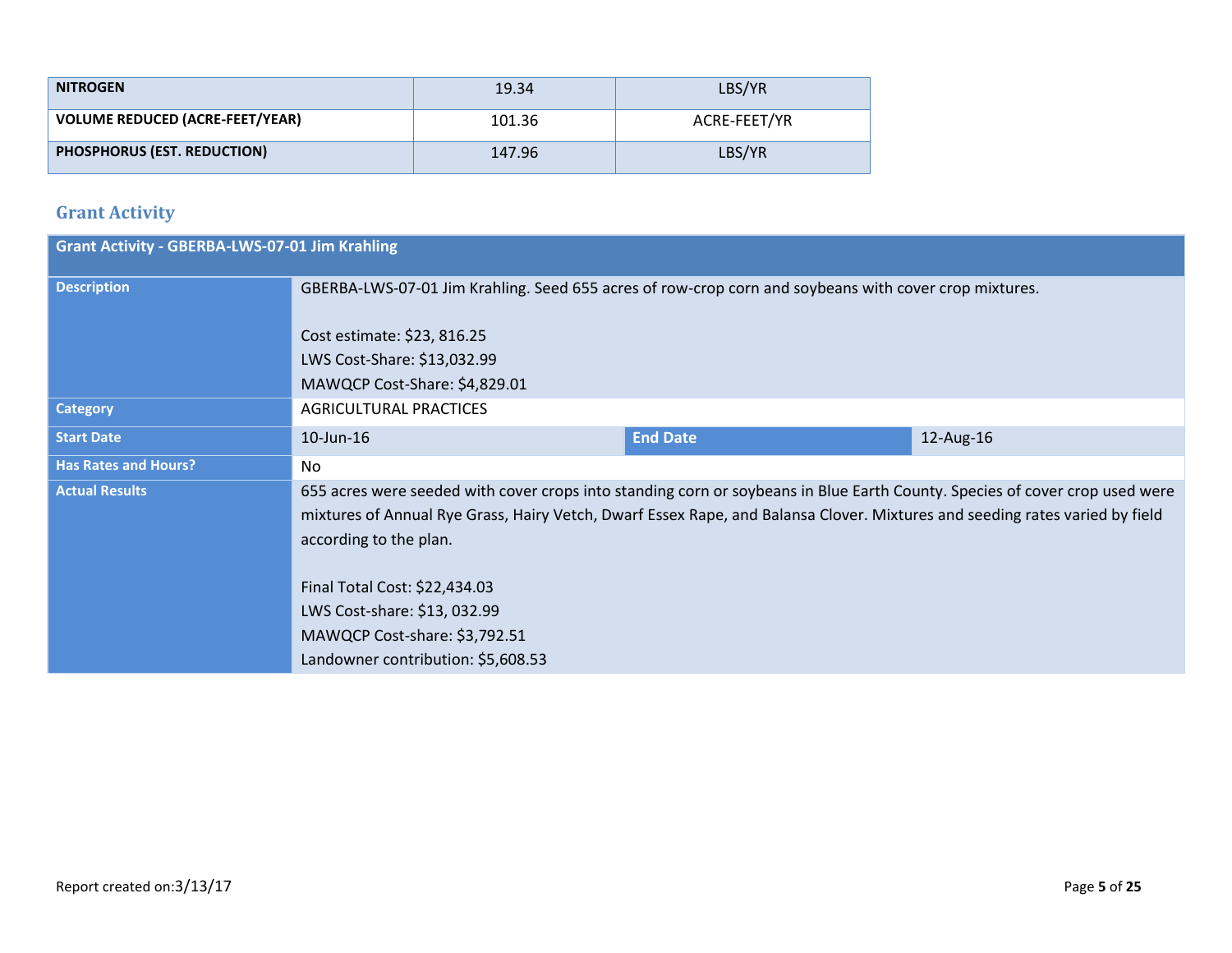|                                               |                              | <b>Activity Action - LWS-14-07-01 Jim Krahling</b> |                                                                 |                       |                            |        |                                   |
|-----------------------------------------------|------------------------------|----------------------------------------------------|-----------------------------------------------------------------|-----------------------|----------------------------|--------|-----------------------------------|
|                                               | <b>Practice</b>              |                                                    | 340 - Cover Crop                                                |                       | <b>Count of Activities</b> |        | 655                               |
|                                               | <b>Description</b>           |                                                    | Seeded 655 acres of cover crops into standing corn or soybeans. |                       |                            |        |                                   |
|                                               | <b>Proposed Size / Units</b> |                                                    | 655.00 AC                                                       | <b>Lifespan</b>       |                            |        | 1 Year                            |
|                                               | <b>Actual Size/Units</b>     |                                                    | 655.00 AC                                                       | <b>Installed Date</b> |                            |        | $1$ -Jul- $16$                    |
|                                               | <b>Mapped Activities</b>     |                                                    | 15 Polygon(s)                                                   |                       |                            |        |                                   |
| Final Indicator for LWS-14-07-01 Jim Krahling |                              |                                                    |                                                                 |                       |                            |        |                                   |
| <b>Indicator Name</b>                         |                              |                                                    | VOLUME REDUCED (ACRE-FEET/YEAR)                                 |                       | <b>Value</b>               | 101.36 |                                   |
| <b>Indicator Subcategory/Units</b>            |                              |                                                    | STORMWATER MANAGEMENT ACRE-FEET/YR                              |                       | <b>Calculation Tool</b>    | Other  |                                   |
| <b>Waterbody</b>                              |                              |                                                    | Minnesota River Basin                                           |                       |                            |        |                                   |
| Final Indicator for LWS-14-07-01 Jim Krahling |                              |                                                    |                                                                 |                       |                            |        |                                   |
| <b>Indicator Name</b>                         |                              |                                                    | PHOSPHORUS (EST. REDUCTION)                                     |                       | <b>Value</b>               | 23.89  |                                   |
| <b>Indicator Subcategory/Units</b>            |                              |                                                    | WATER POLLUTION (REDUCTION ESTIMATES) LBS/YR                    |                       | <b>Calculation Tool</b>    |        | <b>BWSR CALC (SHEET AND RILL)</b> |
| <b>Waterbody</b>                              |                              |                                                    | Minnesota River Basin                                           |                       |                            |        |                                   |
| Final Indicator for LWS-14-07-01 Jim Krahling |                              |                                                    |                                                                 |                       |                            |        |                                   |
| <b>Indicator Name</b>                         |                              | SOIL (EST. SAVINGS)                                |                                                                 |                       | <b>Value</b>               | 65.75  |                                   |
| <b>Indicator Subcategory/Units</b>            |                              |                                                    | WATER POLLUTION (REDUCTION ESTIMATES) TONS/YR                   |                       | <b>Calculation Tool</b>    |        | <b>BWSR CALC (SHEET AND RILL)</b> |
| <b>Waterbody</b>                              |                              | Minnesota River Basin                              |                                                                 |                       |                            |        |                                   |
| Final Indicator for LWS-14-07-01 Jim Krahling |                              |                                                    |                                                                 |                       |                            |        |                                   |
| <b>Indicator Name</b>                         |                              | SEDIMENT (TSS)                                     |                                                                 |                       | <b>Value</b>               | 15.75  |                                   |
| <b>Indicator Subcategory/Units</b>            |                              |                                                    | WATER POLLUTION (REDUCTION ESTIMATES) TONS/YR                   |                       | <b>Calculation Tool</b>    |        | <b>BWSR CALC (SHEET AND RILL)</b> |
| <b>Waterbody</b>                              |                              |                                                    | Minnesota River Basin                                           |                       |                            |        |                                   |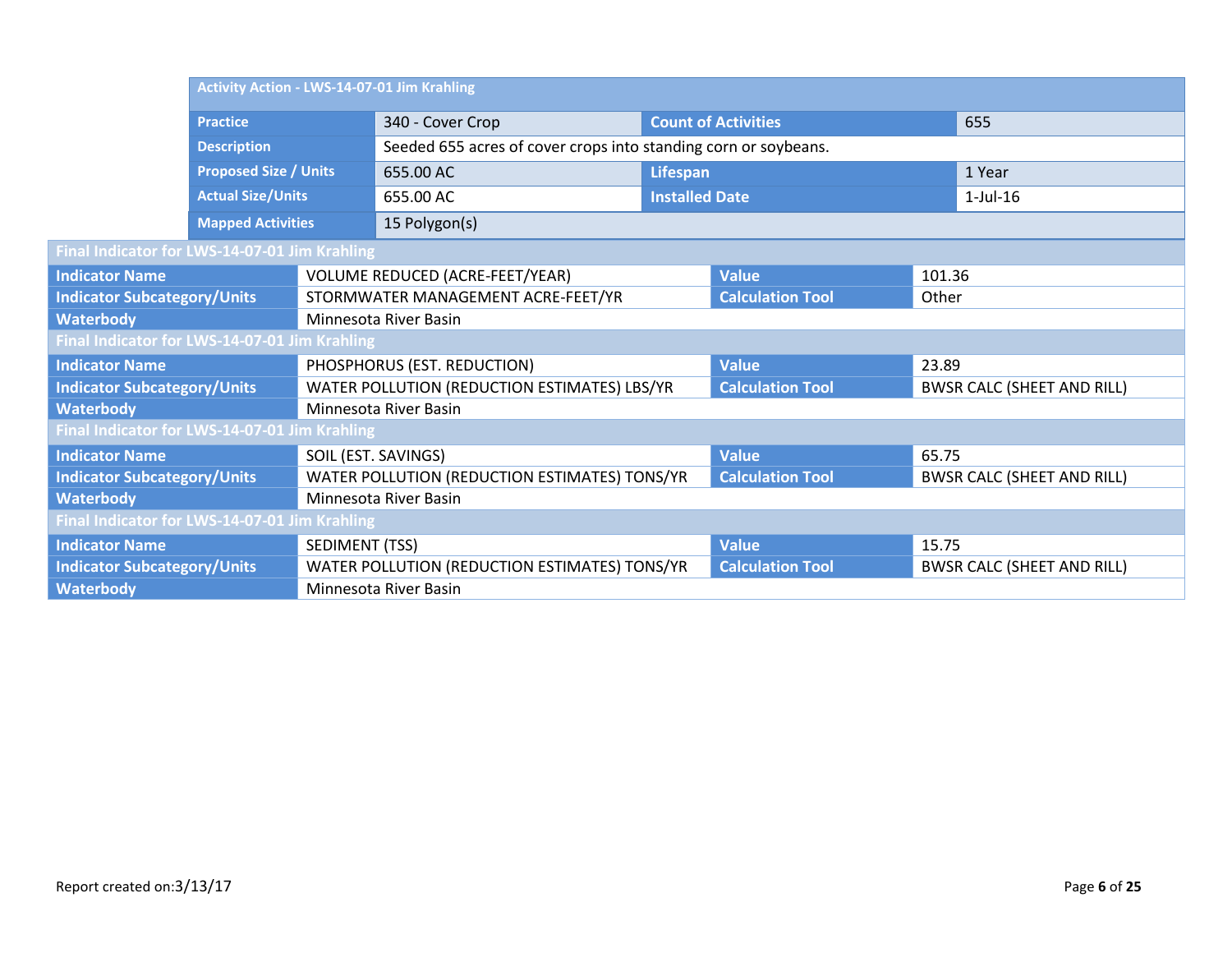| <b>Grant Activity - MAWQCP-14-17-01 Tom Muller</b> |                                                                                                                                                                                                                                                                                                                                |                 |           |  |  |
|----------------------------------------------------|--------------------------------------------------------------------------------------------------------------------------------------------------------------------------------------------------------------------------------------------------------------------------------------------------------------------------------|-----------------|-----------|--|--|
| <b>Description</b>                                 | MAWQCp-14-17-01 Tom Muller encumbered \$5,000.00 as incentive to plant 100 acres of a cover crop in Dale section 18 in<br>Cottonwood County.                                                                                                                                                                                   |                 |           |  |  |
| <b>Category</b>                                    | <b>AGRICULTURAL PRACTICES</b>                                                                                                                                                                                                                                                                                                  |                 |           |  |  |
| <b>Start Date</b>                                  | 11-Dec-15                                                                                                                                                                                                                                                                                                                      | <b>End Date</b> | 18-Nov-16 |  |  |
| <b>Has Rates and Hours?</b>                        | No                                                                                                                                                                                                                                                                                                                             |                 |           |  |  |
| <b>Actual Results</b>                              | JANUARY - DECEMBER 2015<br>Elm Creek MAWQCP Incentive: \$50/acre up to 100 acres. The producer plans have rye and radishes aerially applied in the<br>summer of 2016.<br>JANUARY - DECEMBER 2016<br>83.54 acres of standing corn was seeded with a mixture of cereal rye, radish, purple top turnips, and dwarf Essex rape. An |                 |           |  |  |
|                                                    | additional 20 acres of the mix was seeded into soybeans. All 104 acres were seeded on August 28, 2016 in Dale Township<br>Section 18 in Cottonwood County.<br>Successful germination and good growth was reported by a GBERBA Technician on October 20, 2016.                                                                  |                 |           |  |  |
|                                                    | Total Cost: \$5,177.00<br>MAWQCP Incentive: \$5,000.00                                                                                                                                                                                                                                                                         |                 |           |  |  |

|                                                | Activity Action - MAWQCP-14-17-01 Tom Muller             |                                               |                                                                                                                 |                            |              |                                   |  |
|------------------------------------------------|----------------------------------------------------------|-----------------------------------------------|-----------------------------------------------------------------------------------------------------------------|----------------------------|--------------|-----------------------------------|--|
| <b>Practice</b>                                |                                                          | 340 - Cover Crop                              |                                                                                                                 | <b>Count of Activities</b> |              | 104                               |  |
|                                                | <b>Description</b>                                       |                                               | 83.5 acres of standing corn and 20 acres of standing beans seeded with cover crop mix of rye, radish, rape, and |                            |              |                                   |  |
|                                                |                                                          |                                               | turnips. Successful germination and growth with provide adequate cover through winter.                          |                            |              |                                   |  |
|                                                | <b>Proposed Size / Units</b><br><b>Actual Size/Units</b> |                                               | 100.00 AC                                                                                                       | <b>Lifespan</b>            |              | 1 Year                            |  |
|                                                |                                                          |                                               | 103.50 AC                                                                                                       | <b>Installed Date</b>      |              | 29-Aug-16                         |  |
|                                                | <b>Mapped Activities</b>                                 |                                               | 1 Polygon(s)                                                                                                    |                            |              |                                   |  |
| Final Indicator for MAWQCP-14-17-01 Tom Muller |                                                          |                                               |                                                                                                                 |                            |              |                                   |  |
| <b>Indicator Name</b>                          |                                                          | SEDIMENT (TSS)                                |                                                                                                                 |                            | <b>Value</b> | 0.48                              |  |
| <b>Indicator Subcategory/Units</b>             |                                                          | WATER POLLUTION (REDUCTION ESTIMATES) TONS/YR |                                                                                                                 | <b>Calculation Tool</b>    |              | <b>BWSR CALC (SHEET AND RILL)</b> |  |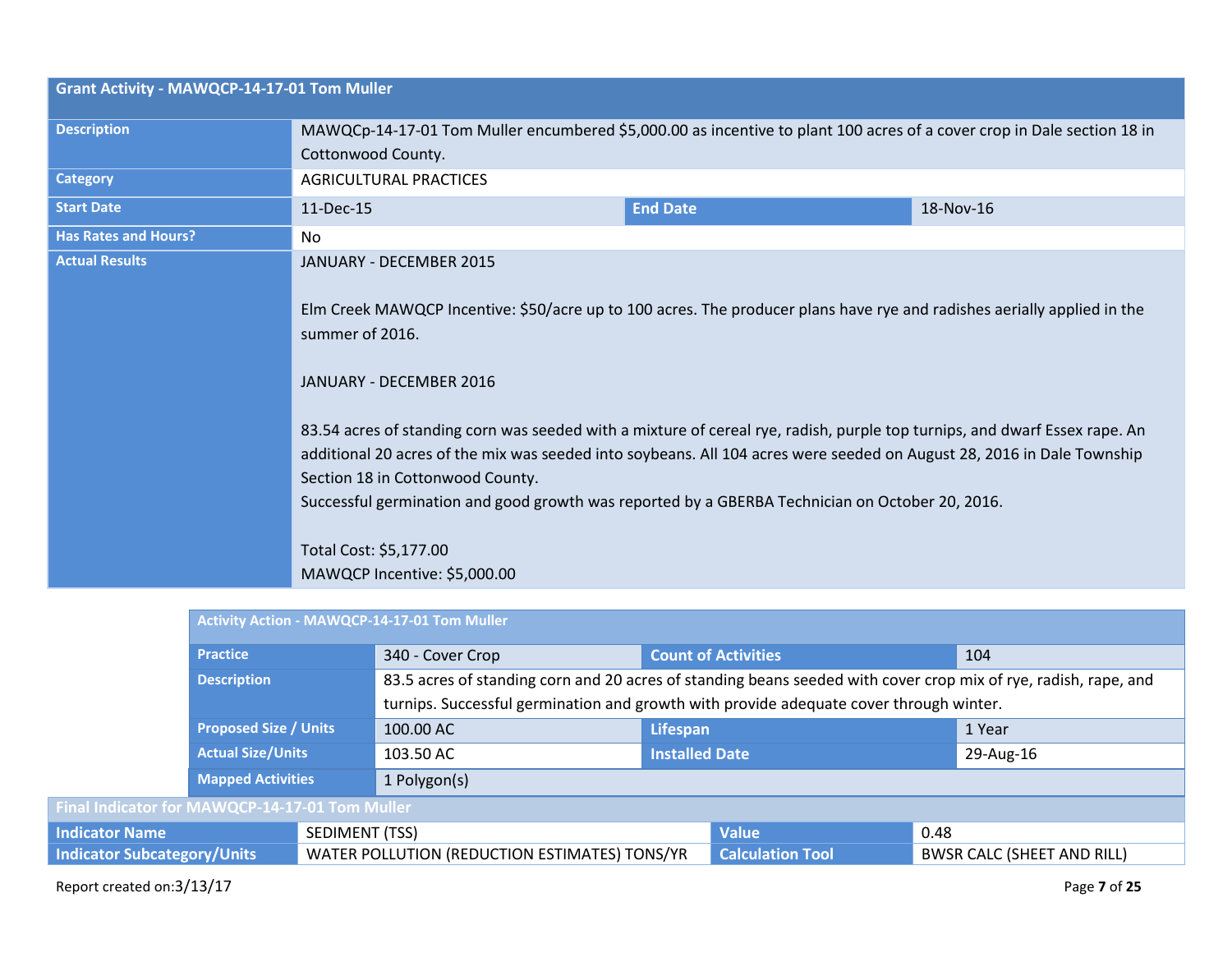| Waterbody                                      | 51007                                         |                         |                                   |  |  |
|------------------------------------------------|-----------------------------------------------|-------------------------|-----------------------------------|--|--|
| Final Indicator for MAWQCP-14-17-01 Tom Muller |                                               |                         |                                   |  |  |
| <b>Indicator Name</b>                          | PHOSPHORUS (EST. REDUCTION)                   | <b>Value</b>            | 1.45                              |  |  |
| <b>Indicator Subcategory/Units</b>             | WATER POLLUTION (REDUCTION ESTIMATES) LBS/YR  | <b>Calculation Tool</b> | <b>BWSR CALC (SHEET AND RILL)</b> |  |  |
| Waterbody                                      | 51007                                         |                         |                                   |  |  |
| Final Indicator for MAWQCP-14-17-01 Tom Muller |                                               |                         |                                   |  |  |
| <b>Indicator Name</b>                          | SOIL (EST. SAVINGS)                           | <b>Value</b>            | 5.20                              |  |  |
| <b>Indicator Subcategory/Units</b>             | WATER POLLUTION (REDUCTION ESTIMATES) TONS/YR | <b>Calculation Tool</b> | <b>BWSR CALC (SHEET AND RILL)</b> |  |  |
| Waterbody                                      | 51007                                         |                         |                                   |  |  |

| <b>Grant Activity - MAWQCP-14-32-01 Brad Henning</b> |                                                                                                                                                                             |                 |           |  |
|------------------------------------------------------|-----------------------------------------------------------------------------------------------------------------------------------------------------------------------------|-----------------|-----------|--|
| <b>Description</b>                                   | MAWQCP-1432-01 Brad Henning.                                                                                                                                                |                 |           |  |
|                                                      | Provide incentive of \$10/acre for up to 100 acres to perform split-application of Nitrogen. Practice to be done in Jackson<br>County, Enterprise Township section 5 and 9. |                 |           |  |
| <b>Category</b>                                      | NON-STRUCTURAL MANAGEMENT PRACTICES                                                                                                                                         |                 |           |  |
| <b>Start Date</b>                                    | $9$ -Jan-15                                                                                                                                                                 | <b>End Date</b> | 04-Mar-16 |  |
| <b>Has Rates and Hours?</b>                          | No.                                                                                                                                                                         |                 |           |  |
| <b>Actual Results</b>                                | Elm Creek Project: Split Application of Nitrogen.                                                                                                                           |                 |           |  |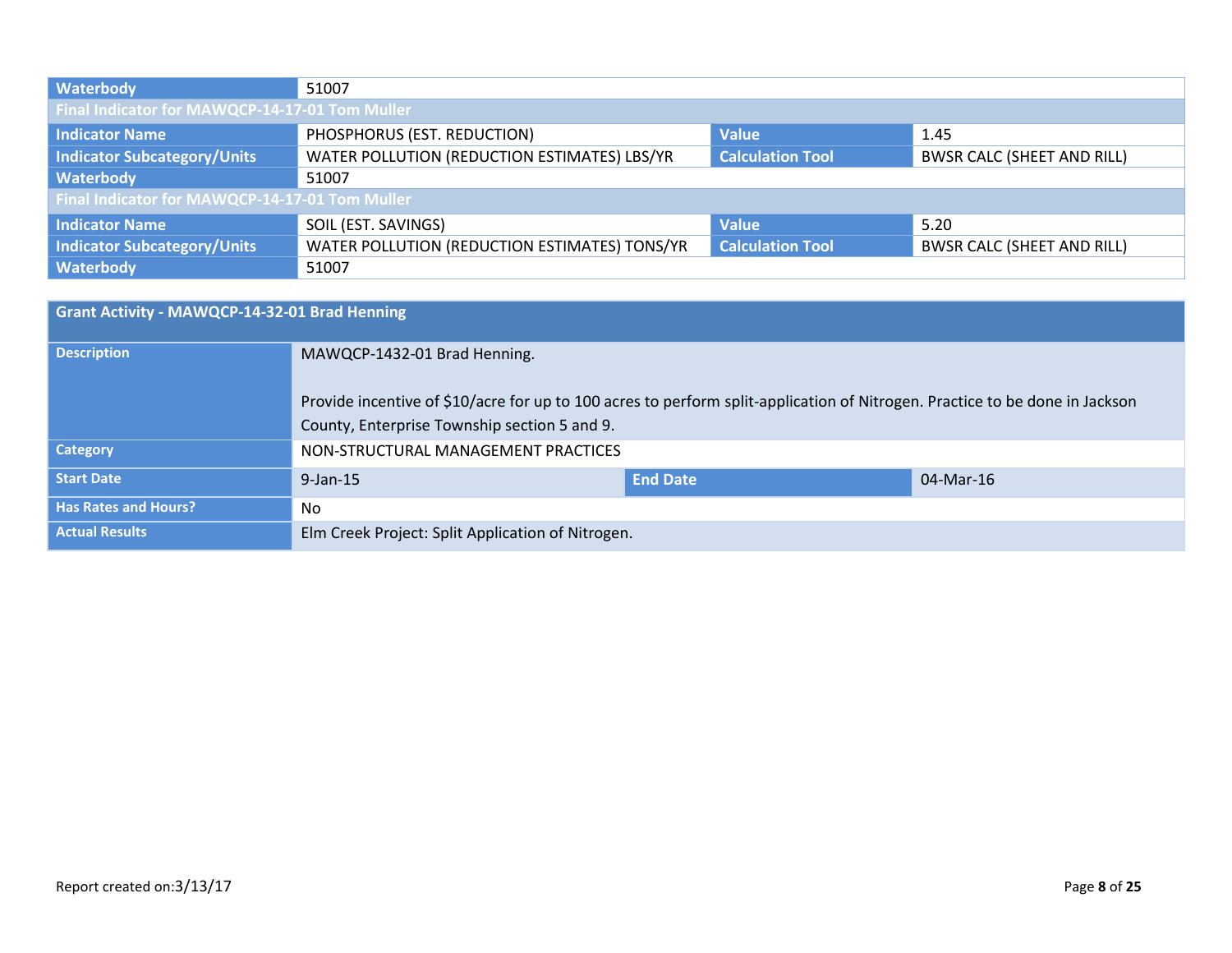| <b>Grant Activity - MAWQCP-14-32-02 Arnold Henning</b> |                                                                                                                                                                                                                                                                                                                                                                                                                |                 |           |  |
|--------------------------------------------------------|----------------------------------------------------------------------------------------------------------------------------------------------------------------------------------------------------------------------------------------------------------------------------------------------------------------------------------------------------------------------------------------------------------------|-----------------|-----------|--|
| <b>Description</b>                                     | MAWQCP-14-32-02 Arnold Henning                                                                                                                                                                                                                                                                                                                                                                                 |                 |           |  |
|                                                        | Provide incentive of \$10/acre up to 100 acres to perform split-application of nitrogen fertilizer. Practice to be completed in<br>Jackson County, Belmont township section 24 and Enterprise township section 30                                                                                                                                                                                              |                 |           |  |
| <b>Category</b>                                        | NON-STRUCTURAL MANAGEMENT PRACTICES                                                                                                                                                                                                                                                                                                                                                                            |                 |           |  |
| <b>Start Date</b>                                      | $5$ -Jan-15                                                                                                                                                                                                                                                                                                                                                                                                    | <b>End Date</b> | 04-Mar-16 |  |
| <b>Has Rates and Hours?</b>                            | No.                                                                                                                                                                                                                                                                                                                                                                                                            |                 |           |  |
| <b>Actual Results</b>                                  | Elm Creek Project: Split Application of Nitrogen.<br>Application of Nitrogen (82% - AA) was split between the fall of 2014 and the spring of 2015. An average of 90.56 lbs N/acre<br>was applied in the fall and 65 lbs N/acre applied in the spring for a total application of 155.56 lbs N/acre. A total of 112.9<br>acres were completed, split between the two locations.<br>Incentive Payment: \$1,000.00 |                 |           |  |

| Activity Action - MAWQCP-14-32-02 Arnold Henning |                                                                                                           |                            |              |  |  |
|--------------------------------------------------|-----------------------------------------------------------------------------------------------------------|----------------------------|--------------|--|--|
| <b>Practice</b>                                  | 590 - Nutrient Management                                                                                 | <b>Count of Activities</b> |              |  |  |
| <b>Description</b>                               | Split application of N (as 82-0-0) between fall 2014 (November 10, 2014) and spring 2015 (June 12, 2015). |                            |              |  |  |
| <b>Proposed Size / Units</b>                     | 111.00 AC                                                                                                 | Lifespan                   | 1 Year       |  |  |
| <b>Actual Size/Units</b>                         | 112.90 AC                                                                                                 | <b>Installed Date</b>      | $12$ -Jun-15 |  |  |
| <b>Mapped Activities</b>                         | 2 Polygon(s)                                                                                              |                            |              |  |  |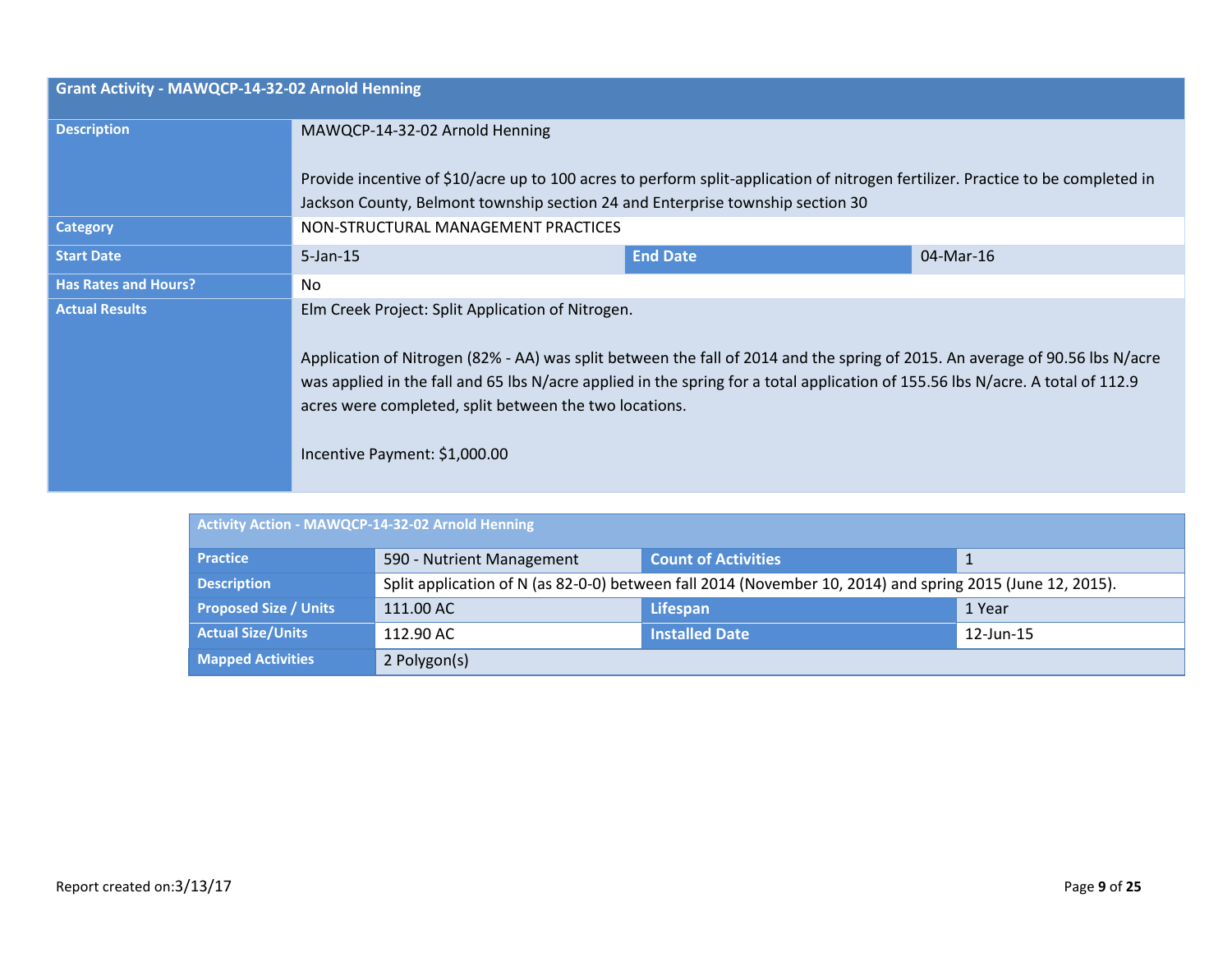| <b>Grant Activity - MAWQCP-14-32-03 Doug Swanson</b> |                                                                                                                                                                                                                                                                                                                                                                   |                 |           |  |  |
|------------------------------------------------------|-------------------------------------------------------------------------------------------------------------------------------------------------------------------------------------------------------------------------------------------------------------------------------------------------------------------------------------------------------------------|-----------------|-----------|--|--|
| <b>Description</b>                                   | MAWQCP-14-32-03 Doug Swanson encumbered funds as incentive for cover crops in Kimball section 21 in Jackson County                                                                                                                                                                                                                                                |                 |           |  |  |
| <b>Category</b>                                      | <b>AGRICULTURAL PRACTICES</b>                                                                                                                                                                                                                                                                                                                                     |                 |           |  |  |
| <b>Start Date</b>                                    | 12-Jun-15                                                                                                                                                                                                                                                                                                                                                         | <b>End Date</b> | 05-Nov-15 |  |  |
| <b>Has Rates and Hours?</b>                          | No.                                                                                                                                                                                                                                                                                                                                                               |                 |           |  |  |
| <b>Actual Results</b>                                | Incentive is \$50/acre for up to 100 acres of nitrogen-scavenging cover crops.<br>AMOUNT: \$5,000.00<br>On 12/11/2015, the GBERBA Policy Board approved payment of \$4675.20. The landowner applied rye, radish, and turnips to<br>120 acres, however only requested payment for actual funds expended to supply and apply the cover corp.<br>PAYMENT: \$4,675.20 |                 |           |  |  |

|                                     |                          | <b>Activity Action - MAWQCP-14-32-03</b> |                                                                                                                   |          |                            |        |                                   |
|-------------------------------------|--------------------------|------------------------------------------|-------------------------------------------------------------------------------------------------------------------|----------|----------------------------|--------|-----------------------------------|
|                                     | <b>Practice</b>          |                                          | 340 - Cover Crop                                                                                                  |          | <b>Count of Activities</b> |        | $\mathbf{1}$                      |
|                                     | <b>Description</b>       |                                          | Aerially applied 48 lbs Cereal Rye, 1 lb Purple Top Turnips, and 1 lb Tillage Radishes on 120 acres split among 3 |          |                            |        |                                   |
|                                     |                          |                                          | fields, one 60 acres, one 20 acres, and one 40 acres.                                                             |          |                            |        |                                   |
| <b>Proposed Size / Units</b>        |                          |                                          | 100.00 AC                                                                                                         | Lifespan |                            | 1 Year |                                   |
| <b>Actual Size/Units</b>            |                          | 120.00 AC                                | <b>Installed Date</b>                                                                                             |          | 8-Sep-15                   |        |                                   |
|                                     | <b>Mapped Activities</b> |                                          | 3 Polygon(s)                                                                                                      |          |                            |        |                                   |
| Final Indicator for MAWQCP-14-32-03 |                          |                                          |                                                                                                                   |          |                            |        |                                   |
| <b>Indicator Name</b>               |                          |                                          | PHOSPHORUS (EST. REDUCTION)                                                                                       |          | <b>Value</b>               | 22.89  |                                   |
| <b>Indicator Subcategory/Units</b>  |                          |                                          | WATER POLLUTION (REDUCTION ESTIMATES) LBS/YR                                                                      |          | <b>Calculation Tool</b>    |        | <b>BWSR CALC (SHEET AND RILL)</b> |
| <b>Waterbody</b>                    |                          |                                          | 30081, 30084, 30093                                                                                               |          |                            |        |                                   |
| Final Indicator for MAWQCP-14-32-03 |                          |                                          |                                                                                                                   |          |                            |        |                                   |
| <b>Indicator Name</b>               |                          | SEDIMENT (TSS)                           |                                                                                                                   |          | <b>Value</b>               | 8 Q 2  |                                   |

| - Filidi Illulcator Tor IviAvvQCF-14-32-03 |                                               |                         |                                   |  |  |  |
|--------------------------------------------|-----------------------------------------------|-------------------------|-----------------------------------|--|--|--|
| <b>Indicator Name</b>                      | SEDIMENT (TSS)                                | <b>Value</b>            | 8.02                              |  |  |  |
| Indicator Subcategory/Units                | WATER POLLUTION (REDUCTION ESTIMATES) TONS/YR | <b>Calculation Tool</b> | <b>BWSR CALC (SHEET AND RILL)</b> |  |  |  |
| Waterbody                                  | 30081, 30084, 30093                           |                         |                                   |  |  |  |
| Final Indicator for MAWQCP-14-32-03        |                                               |                         |                                   |  |  |  |
| l Indicator Name                           | SOIL (EST. SAVINGS)                           | <b>Value</b>            | 33.48                             |  |  |  |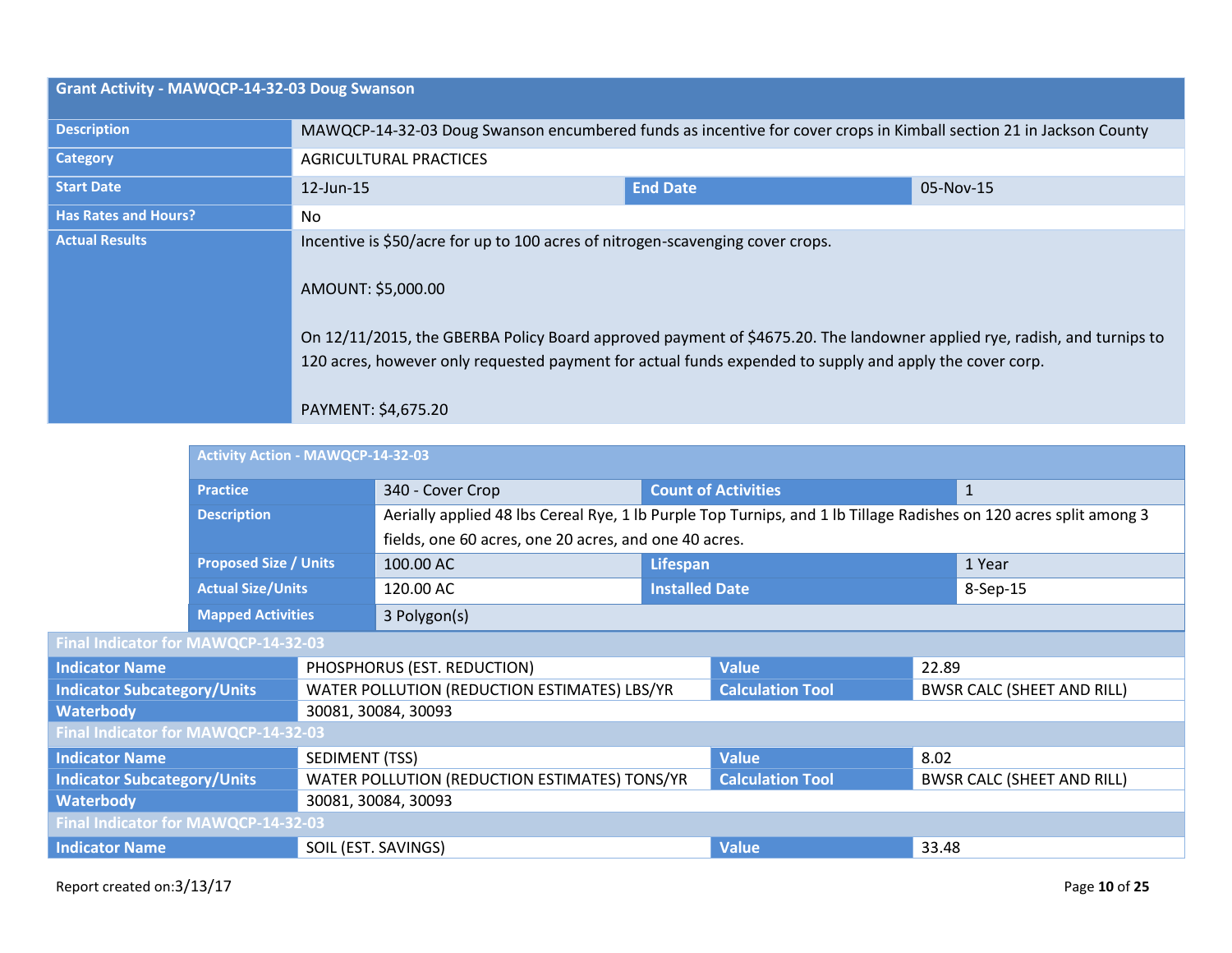| <b>Indicator Subcategory/Units</b> | V WATER POLLUTION (REDUCTION ESTIMATES) TONS/YR Calculation Tool | <b>BWSR CALC (SHEET AND RILL)</b> |
|------------------------------------|------------------------------------------------------------------|-----------------------------------|
| Waterbody                          | 30081, 30084, 30093                                              |                                   |

| Grant Activity - MAWQCP-14-32-04 Bruce Swanson |                                                                                                                                                                                     |                 |           |  |  |
|------------------------------------------------|-------------------------------------------------------------------------------------------------------------------------------------------------------------------------------------|-----------------|-----------|--|--|
| <b>Description</b>                             | MAWQCP-14-32-04 Bruce Swanson. Cost-share 75% up to \$5000.00 to upgrade septic system in Kimball Township, Jackson                                                                 |                 |           |  |  |
|                                                | County. Cost-share for SSTS upgrade is provided due to the landowners involvement with the MAWQCP program.                                                                          |                 |           |  |  |
| <b>Category</b>                                | SUBSURFACE SEWAGE TREATMENT SYSTEMS                                                                                                                                                 |                 |           |  |  |
| <b>Start Date</b>                              | $10$ -Jun- $16$                                                                                                                                                                     | <b>End Date</b> | 18-Nov-16 |  |  |
| <b>Has Rates and Hours?</b>                    | N <sub>o</sub>                                                                                                                                                                      |                 |           |  |  |
| <b>Actual Results</b>                          | Encumbered \$5,000.00 based on a cost-estimate of \$12,000.00 to upgrade a non-compliant, failing septic system.<br>The system was installed in October.<br>Total Cost: \$10,818.00 |                 |           |  |  |
|                                                | Cost-Share: \$5,000.00                                                                                                                                                              |                 |           |  |  |
|                                                |                                                                                                                                                                                     |                 |           |  |  |
|                                                | Landowner Contribution: \$5,818.00                                                                                                                                                  |                 |           |  |  |

|                                                   |                                                                                |                                              | <b>Activity Action - MAWQCP-14-32-04 Bruce Swanson</b>                                         |                         |                            |                                               |                                               |  |
|---------------------------------------------------|--------------------------------------------------------------------------------|----------------------------------------------|------------------------------------------------------------------------------------------------|-------------------------|----------------------------|-----------------------------------------------|-----------------------------------------------|--|
|                                                   | <b>Practice</b>                                                                |                                              | 126M - Septic System Improvement                                                               |                         | <b>Count of Activities</b> |                                               | $\mathbf{1}$                                  |  |
|                                                   | <b>Description</b><br><b>Proposed Size / Units</b><br><b>Actual Size/Units</b> |                                              | Upgrade from imminent public health threat to Type I Mound, 3 BR home with no garbage disposal |                         |                            |                                               |                                               |  |
|                                                   |                                                                                |                                              | 1.00 COUNT                                                                                     | Lifespan                |                            | 10 Years                                      |                                               |  |
|                                                   |                                                                                |                                              | 1.00 COUNT                                                                                     | <b>Installed Date</b>   |                            |                                               | 18-Nov-16                                     |  |
|                                                   | <b>Mapped Activities</b>                                                       |                                              | 1 Point(s)                                                                                     |                         |                            |                                               |                                               |  |
| Final Indicator for MAWQCP-14-32-04 Bruce Swanson |                                                                                |                                              |                                                                                                |                         |                            |                                               |                                               |  |
| <b>Indicator Name</b>                             |                                                                                | <b>NITROGEN</b>                              |                                                                                                |                         | <b>Value</b>               | 19.34                                         |                                               |  |
| <b>Indicator Subcategory/Units</b>                |                                                                                |                                              | WATER POLLUTION (REDUCTION ESTIMATES) LBS/YR                                                   |                         | <b>Calculation Tool</b>    |                                               | Septic System Improvement<br>Estimator (SSIE) |  |
| <b>Waterbody</b>                                  |                                                                                | 30093                                        |                                                                                                |                         |                            |                                               |                                               |  |
| Final Indicator for MAWQCP-14-32-04 Bruce Swanson |                                                                                |                                              |                                                                                                |                         |                            |                                               |                                               |  |
| BOD <sub>5</sub><br><b>Indicator Name</b>         |                                                                                |                                              |                                                                                                |                         | <b>Value</b>               | 541.46                                        |                                               |  |
| <b>Indicator Subcategory/Units</b>                |                                                                                | WATER POLLUTION (REDUCTION ESTIMATES) LBS/YR |                                                                                                | <b>Calculation Tool</b> |                            | Septic System Improvement<br>Estimator (SSIE) |                                               |  |
|                                                   | Report created on:3/13/17<br>Page 11 of 25                                     |                                              |                                                                                                |                         |                            |                                               |                                               |  |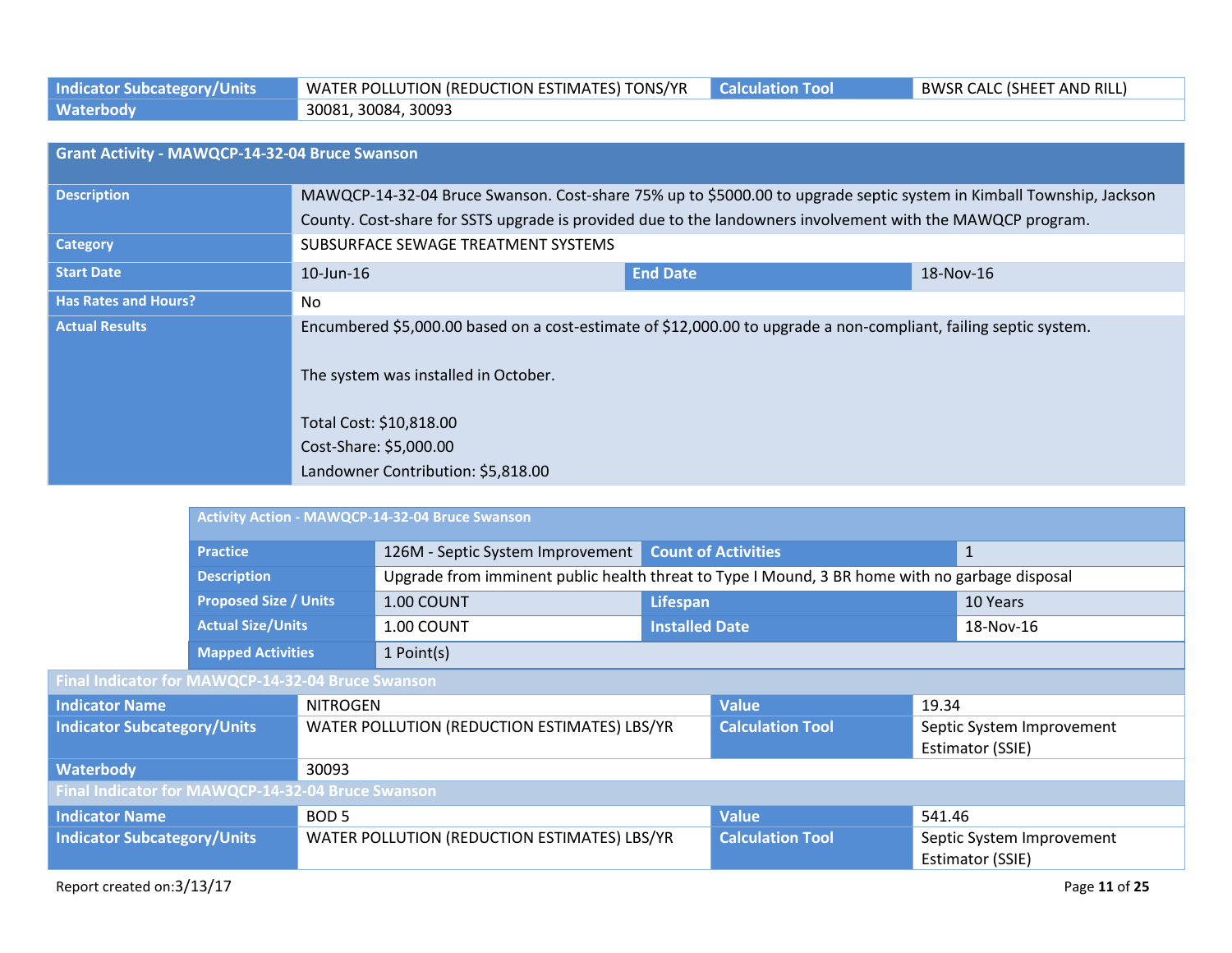| Waterbody                                         | 30093                                         |                         |                           |  |  |  |
|---------------------------------------------------|-----------------------------------------------|-------------------------|---------------------------|--|--|--|
| Final Indicator for MAWQCP-14-32-04 Bruce Swanson |                                               |                         |                           |  |  |  |
| <b>Indicator Name</b>                             | SEDIMENT (TSS)                                | <b>Value</b>            | 299.09                    |  |  |  |
| <b>Indicator Subcategory/Units</b>                | WATER POLLUTION (REDUCTION ESTIMATES) TONS/YR | <b>Calculation Tool</b> | Septic System Improvement |  |  |  |
|                                                   |                                               |                         | Estimator (SSIE)          |  |  |  |
| Waterbody                                         | 30093                                         |                         |                           |  |  |  |
| Final Indicator for MAWQCP-14-32-04 Bruce Swanson |                                               |                         |                           |  |  |  |
| <b>Indicator Name</b>                             | PATHOGENS (E. COLI)                           | <b>Value</b>            | 92343604000000            |  |  |  |
| <b>Indicator Subcategory/Units</b>                | WATER POLLUTION (REDUCTION ESTIMATES) CFU     | <b>Calculation Tool</b> | Septic System Improvement |  |  |  |
|                                                   |                                               |                         | Estimator (SSIE)          |  |  |  |
| Waterbody                                         | 30093                                         |                         |                           |  |  |  |
| Final Indicator for MAWQCP-14-32-04 Bruce Swanson |                                               |                         |                           |  |  |  |
| <b>Indicator Name</b>                             | PHOSPHORUS (EST. REDUCTION)                   | <b>Value</b>            | 13.41                     |  |  |  |
| <b>Indicator Subcategory/Units</b>                | WATER POLLUTION (REDUCTION ESTIMATES) LBS/YR  | <b>Calculation Tool</b> | Septic System Improvement |  |  |  |
|                                                   |                                               |                         | Estimator (SSIE)          |  |  |  |
| Waterbody                                         | 30093                                         |                         |                           |  |  |  |

| <b>Grant Activity - MAWQCP-14-42-01 Randy Tholen</b> |                                                                                                                   |                 |           |  |  |
|------------------------------------------------------|-------------------------------------------------------------------------------------------------------------------|-----------------|-----------|--|--|
| <b>Description</b>                                   | MAWQCP-14-42-01 Randy Tholen                                                                                      |                 |           |  |  |
|                                                      | Replacing an open tile intake with dense pattern tile. Project located in Lyon County, Lyons township section 24. |                 |           |  |  |
| <b>Category</b>                                      | <b>CONSERVATION DRAINAGE</b>                                                                                      |                 |           |  |  |
| <b>Start Date</b>                                    | 20-Dec-16                                                                                                         | <b>End Date</b> | 21-Dec-16 |  |  |
| <b>Has Rates and Hours?</b>                          | No.                                                                                                               |                 |           |  |  |
| <b>Actual Results</b>                                | Replace a 6" open tile intake with 1,640 feet of 5" perforated tile.                                              |                 |           |  |  |
|                                                      | Final total cost: \$2,577.00                                                                                      |                 |           |  |  |
|                                                      | Cost-Share (75%): \$1,932.75                                                                                      |                 |           |  |  |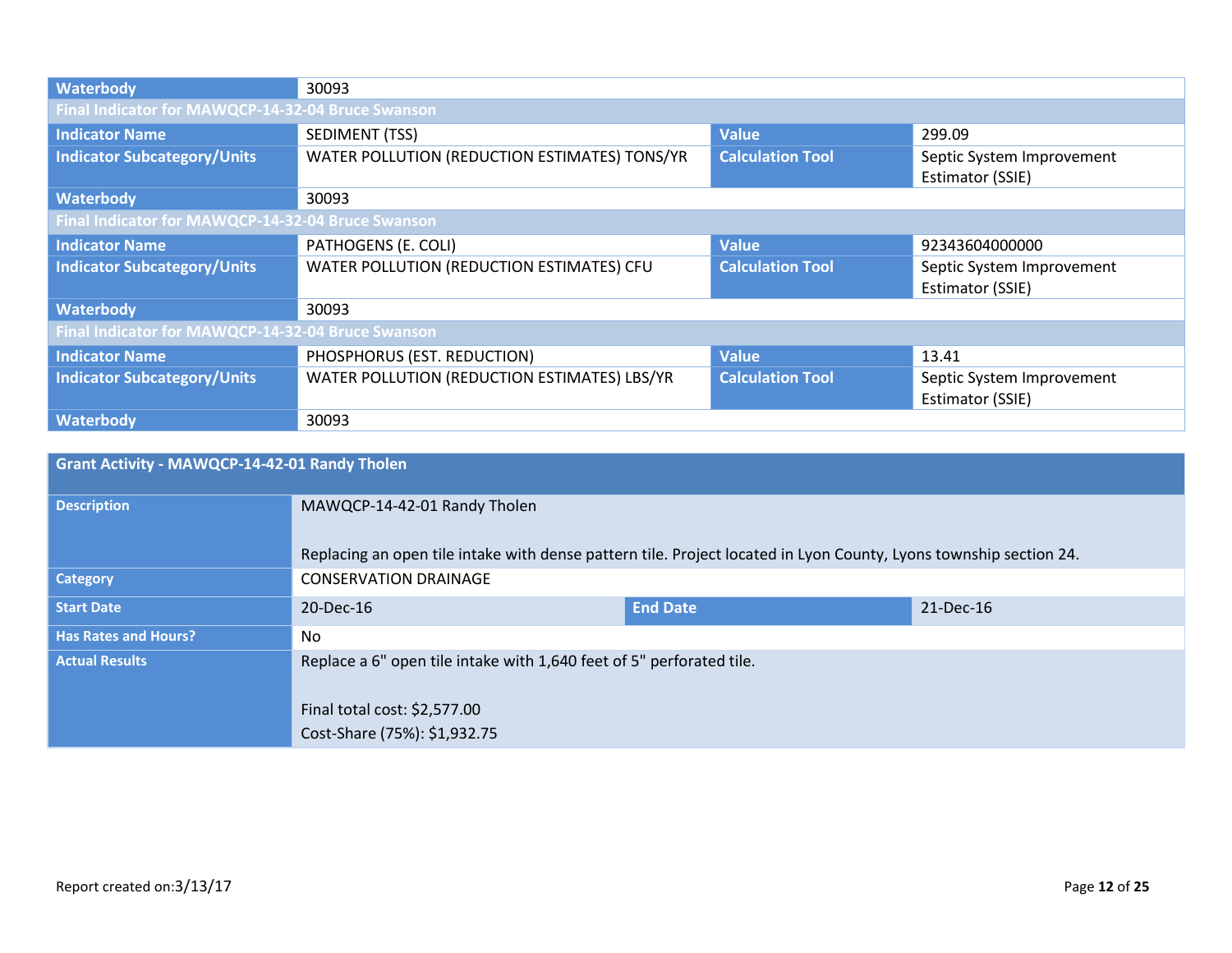|                                                      | Activity Action - MAWQCP-14-42-01 Randy Tholen |                 |                                                                                            |                            |                         |              |                  |
|------------------------------------------------------|------------------------------------------------|-----------------|--------------------------------------------------------------------------------------------|----------------------------|-------------------------|--------------|------------------|
|                                                      | <b>Practice</b>                                |                 | 170M - Alternative Tile Intake -                                                           | <b>Count of Activities</b> |                         | $\mathbf{1}$ |                  |
|                                                      |                                                |                 | <b>Dense Pattern Tiling</b>                                                                |                            |                         |              |                  |
|                                                      | <b>Description</b>                             |                 | 1,640 linear feet of 5-inch perforated tile was installed and an open tile intake removed. |                            |                         |              |                  |
|                                                      | <b>Proposed Size / Units</b>                   |                 | 1.00 COUNT                                                                                 | Lifespan                   |                         | 10 Years     |                  |
|                                                      | <b>Actual Size/Units</b>                       |                 | 1.00 COUNT                                                                                 | <b>Installed Date</b>      |                         | 21-Dec-16    |                  |
|                                                      | <b>Mapped Activities</b>                       |                 | 1 Point(s)                                                                                 |                            |                         |              |                  |
| Final Indicator for MAWQCP-14-42-01 Randy Tholen     |                                                |                 |                                                                                            |                            |                         |              |                  |
| <b>Indicator Name</b>                                |                                                | SEDIMENT (TSS)  |                                                                                            |                            | <b>Value</b>            | .276         |                  |
| <b>Indicator Subcategory/Units</b>                   |                                                |                 | WATER POLLUTION (REDUCTION ESTIMATES) TONS/YR                                              |                            | <b>Calculation Tool</b> |              | Literature Value |
| <b>Waterbody</b>                                     |                                                | Cottonwood HUC8 |                                                                                            |                            |                         |              |                  |
| Final Indicator for MAWQCP-14-42-01 Randy Tholen     |                                                |                 |                                                                                            |                            |                         |              |                  |
| PHOSPHORUS (EST. REDUCTION)<br><b>Indicator Name</b> |                                                |                 | <b>Value</b>                                                                               | .206                       |                         |              |                  |
| <b>Indicator Subcategory/Units</b>                   |                                                |                 | WATER POLLUTION (REDUCTION ESTIMATES) LBS/YR                                               |                            | <b>Calculation Tool</b> |              | Literature Value |
| <b>Waterbody</b>                                     |                                                | Cottonwood HUC8 |                                                                                            |                            |                         |              |                  |

| <b>Grant Activity - MAWQCP-14-46-01 Faber Brothers</b> |                                                                                                                                                                                                                                       |                 |           |  |  |
|--------------------------------------------------------|---------------------------------------------------------------------------------------------------------------------------------------------------------------------------------------------------------------------------------------|-----------------|-----------|--|--|
| <b>Description</b>                                     | MAWQCP-14-46-01 Faber Brothers                                                                                                                                                                                                        |                 |           |  |  |
|                                                        | Lake shore stabilization in Martin County, Elm Creek township section 14                                                                                                                                                              |                 |           |  |  |
| <b>Category</b>                                        | STREAMBANK OR SHORELINE PROTECTION                                                                                                                                                                                                    |                 |           |  |  |
| <b>Start Date</b>                                      | $1-Aug-14$                                                                                                                                                                                                                            | <b>End Date</b> | 08-Apr-16 |  |  |
| <b>Has Rates and Hours?</b>                            | No.                                                                                                                                                                                                                                   |                 |           |  |  |
| <b>Actual Results</b>                                  | Elm Creek Project: Lakeshore Restoration.<br>Final Cost: \$36,231.25<br>Cost-Share: \$5,000.00<br>EQIP: \$23,971.02<br>375 feet of shoreline protection via rip-rap revetment and 0.1 acres of critical area planting were completed. |                 |           |  |  |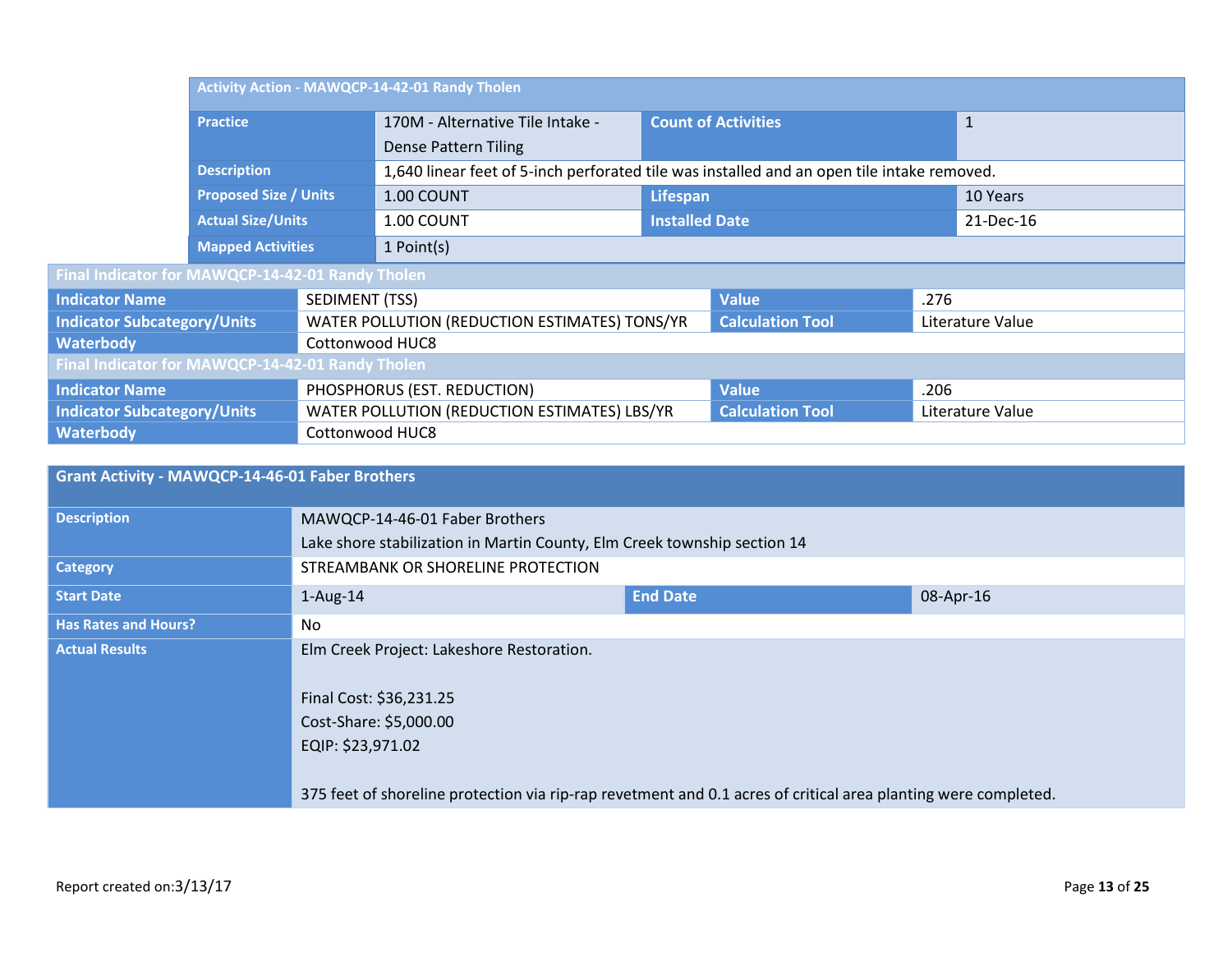|                                                    | <b>Activity Action - MAWQCP-14-46-01 Faber Brothers</b> |                       |                                                                   |                            |                         |              |                                                        |
|----------------------------------------------------|---------------------------------------------------------|-----------------------|-------------------------------------------------------------------|----------------------------|-------------------------|--------------|--------------------------------------------------------|
|                                                    | <b>Practice</b>                                         |                       | 580 - Streambank and Shoreline                                    | <b>Count of Activities</b> |                         | $\mathbf{1}$ |                                                        |
|                                                    |                                                         |                       | Protection                                                        |                            |                         |              |                                                        |
|                                                    | <b>Description</b>                                      |                       | 375 linear feet of rip rap and .1 acres of critical area planting |                            |                         |              |                                                        |
|                                                    | <b>Proposed Size / Units</b>                            |                       | 500.00 LINEAR FEET                                                | Lifespan                   |                         | 10 Years     |                                                        |
|                                                    | <b>Actual Size/Units</b>                                |                       | 375.00 LINEAR FEET                                                |                            | <b>Installed Date</b>   |              | $11$ -Jul- $16$                                        |
|                                                    | <b>Mapped Activities</b>                                |                       | $1$ Line(s)                                                       |                            |                         |              |                                                        |
| Final Indicator for MAWQCP-14-46-01 Faber Brothers |                                                         |                       |                                                                   |                            |                         |              |                                                        |
| <b>Indicator Name</b>                              |                                                         |                       | PHOSPHORUS (EST. REDUCTION)                                       |                            | <b>Value</b>            | 40.325       |                                                        |
| <b>Indicator Subcategory/Units</b>                 |                                                         |                       | WATER POLLUTION (REDUCTION ESTIMATES) LBS/YR                      |                            | <b>Calculation Tool</b> |              | <b>BWSR CALC (STREAM &amp; DITCH</b><br>STABILIZATION) |
| <b>Waterbody</b>                                   |                                                         | 30076                 |                                                                   |                            |                         |              |                                                        |
| Final Indicator for MAWQCP-14-46-01 Faber Brothers |                                                         |                       |                                                                   |                            |                         |              |                                                        |
| <b>Indicator Name</b>                              |                                                         | <b>SEDIMENT (TSS)</b> |                                                                   |                            | <b>Value</b>            | 35           |                                                        |
| <b>Indicator Subcategory/Units</b>                 |                                                         |                       | WATER POLLUTION (REDUCTION ESTIMATES) TONS/YR                     |                            | <b>Calculation Tool</b> |              | <b>BWSR CALC (STREAM &amp; DITCH</b><br>STABILIZATION) |
| <b>Waterbody</b>                                   |                                                         | 30076                 |                                                                   |                            |                         |              |                                                        |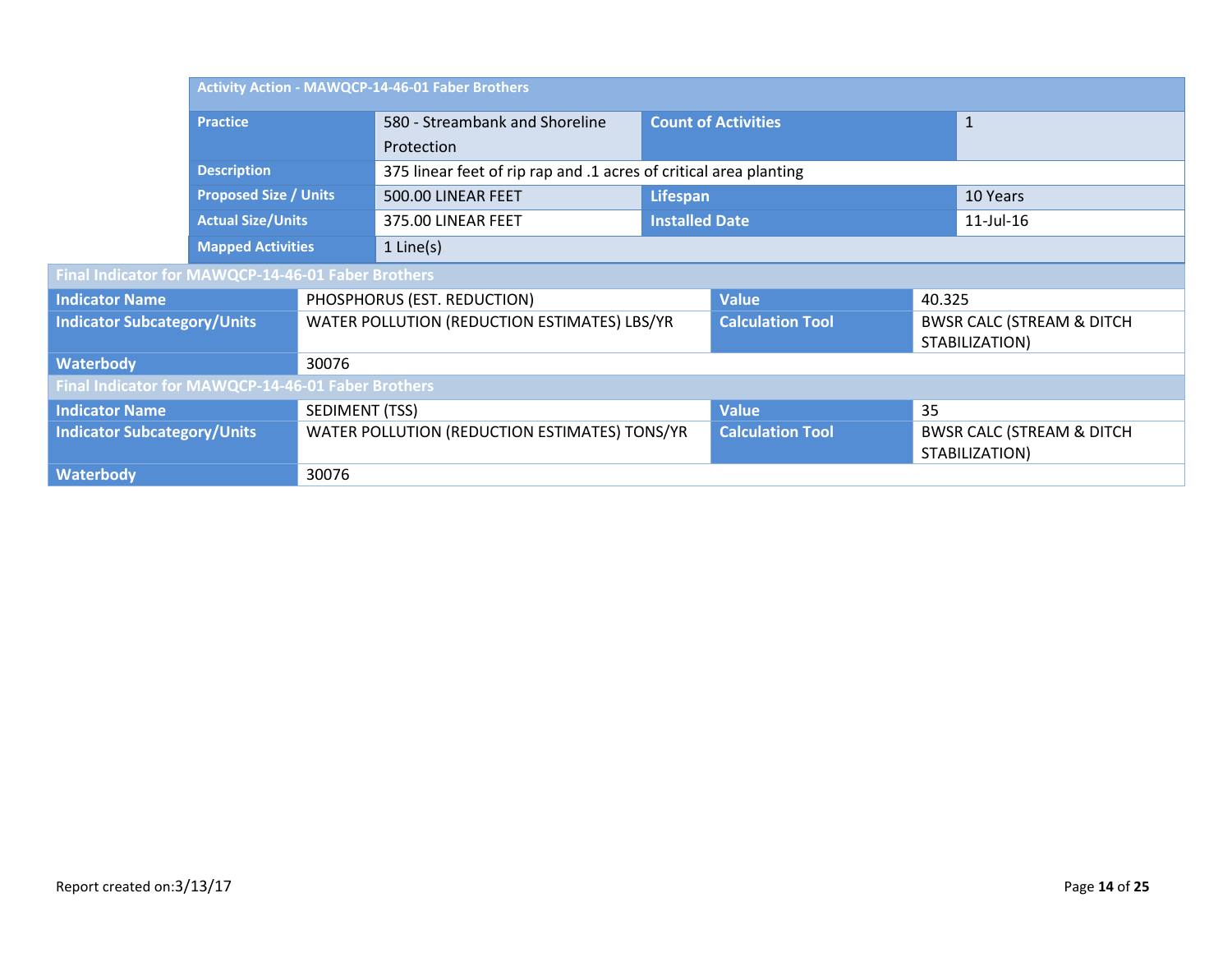| <b>Grant Activity - MAWQCP-14-46-02 Faber Brothers</b>                                                                                                                                    |                  |                                                                                                                                                                                                                               |  |  |
|-------------------------------------------------------------------------------------------------------------------------------------------------------------------------------------------|------------------|-------------------------------------------------------------------------------------------------------------------------------------------------------------------------------------------------------------------------------|--|--|
| MAWQCP-14-46-02 Faber Brothers                                                                                                                                                            |                  |                                                                                                                                                                                                                               |  |  |
|                                                                                                                                                                                           |                  |                                                                                                                                                                                                                               |  |  |
| STREAMBANK OR SHORELINE PROTECTION                                                                                                                                                        |                  |                                                                                                                                                                                                                               |  |  |
| 10-Jul-14                                                                                                                                                                                 | <b>End Date</b>  | 21-Dec-16                                                                                                                                                                                                                     |  |  |
| No                                                                                                                                                                                        |                  |                                                                                                                                                                                                                               |  |  |
| Elm Creek Project: Streambank Restoration.                                                                                                                                                |                  |                                                                                                                                                                                                                               |  |  |
| Cost-estimate: \$15,343.13<br>Cost-Share: \$5,000.00<br>EQIP estimate: \$9,600.00<br>Amendment 2: Extend deadline to 12/8/2016<br>FINAL TOTAL COST: \$21,344.74<br>COST-SHARE: \$5,000.00 |                  |                                                                                                                                                                                                                               |  |  |
|                                                                                                                                                                                           | <b>EQIP: \$?</b> | Streambank restoration in Martin County, Elm Creek township section 12.<br>Amendment 1: Extend deadline to 12/1/2016.<br>150 feet of shoreline was shaped, protected with geo-textile fabric, lined with 140 cu yd of riprap. |  |  |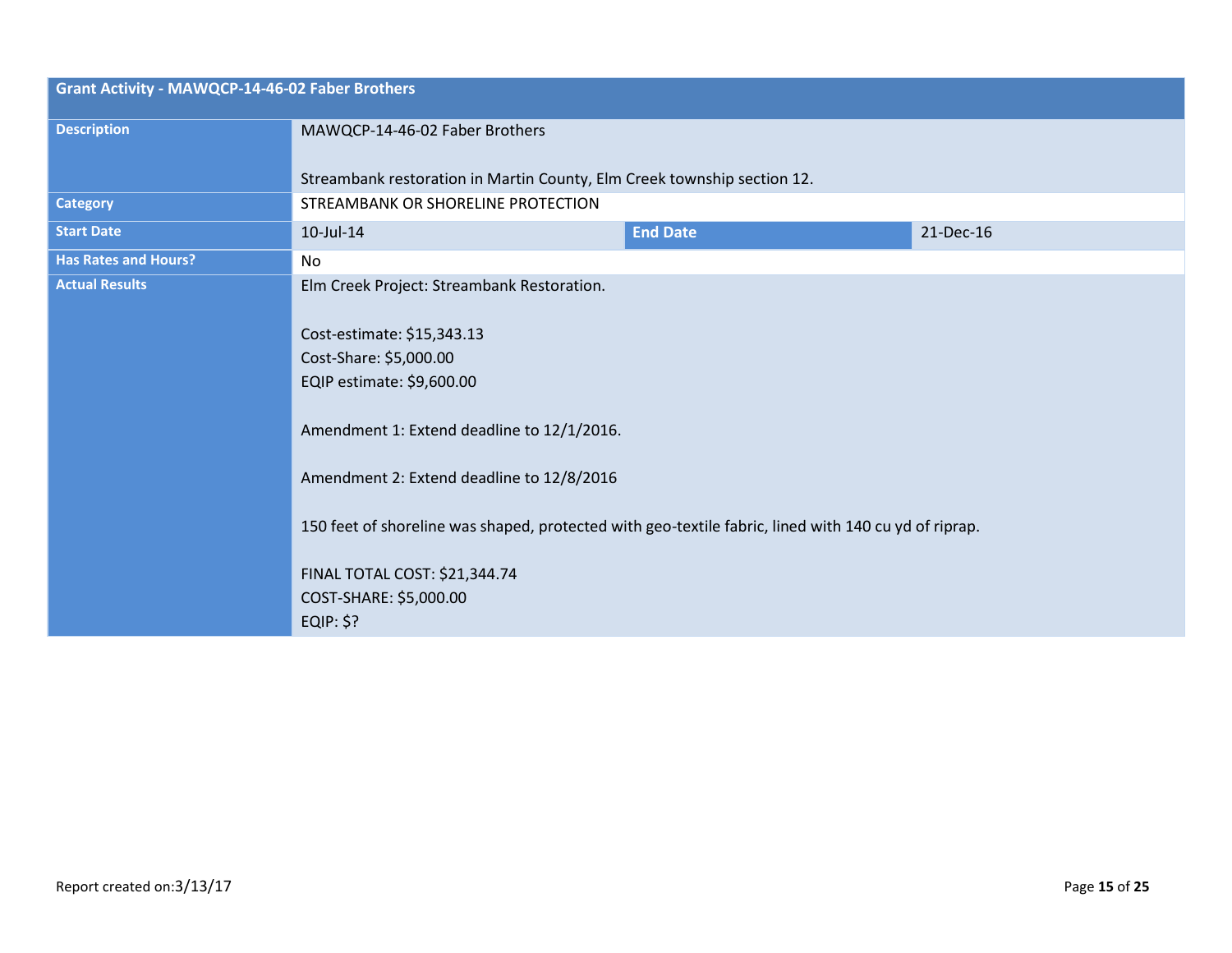|                                                    | <b>Activity Action - MAWQCP-14-46-02 Faber Brothers</b> |       |                                                              |          |                            |          |                                                         |
|----------------------------------------------------|---------------------------------------------------------|-------|--------------------------------------------------------------|----------|----------------------------|----------|---------------------------------------------------------|
|                                                    | <b>Practice</b>                                         |       | 580 - Streambank and Shoreline                               |          | <b>Count of Activities</b> |          | $\mathbf{1}$                                            |
|                                                    |                                                         |       | Protection                                                   |          |                            |          |                                                         |
|                                                    | <b>Description</b>                                      |       | Protected 150 linear feet of lakeshore with class II rip rap |          |                            |          |                                                         |
|                                                    | <b>Proposed Size / Units</b>                            |       | 150.00 LINEAR FEET                                           | Lifespan |                            | 10 Years |                                                         |
|                                                    | <b>Actual Size/Units</b>                                |       | 150.00 LINEAR FEET                                           |          | <b>Installed Date</b>      |          | 21-Dec-16                                               |
|                                                    | <b>Mapped Activities</b>                                |       | $1$ Line(s)                                                  |          |                            |          |                                                         |
| Final Indicator for MAWQCP-14-46-02 Faber Brothers |                                                         |       |                                                              |          |                            |          |                                                         |
| <b>Indicator Name</b>                              |                                                         |       | PHOSPHORUS (EST. REDUCTION)                                  |          | <b>Value</b>               | 18.11    |                                                         |
| <b>Indicator Subcategory/Units</b>                 |                                                         |       | WATER POLLUTION (REDUCTION ESTIMATES) LBS/YR                 |          | <b>Calculation Tool</b>    |          | <b>BWSR CALC (STREAM &amp; DITCH</b><br>STABILIZATION)  |
| <b>Waterbody</b>                                   |                                                         | 30076 |                                                              |          |                            |          |                                                         |
| Final Indicator for MAWQCP-14-46-02 Faber Brothers |                                                         |       |                                                              |          |                            |          |                                                         |
| <b>Indicator Name</b>                              | SEDIMENT (TSS)                                          |       | <b>Value</b>                                                 | 15.75    |                            |          |                                                         |
| <b>Indicator Subcategory/Units</b>                 |                                                         |       | WATER POLLUTION (REDUCTION ESTIMATES) TONS/YR                |          | <b>Calculation Tool</b>    |          | <b>BWSR CALC (STREAM &amp; DITCH)</b><br>STABILIZATION) |
| <b>Waterbody</b>                                   |                                                         | 30076 |                                                              |          |                            |          |                                                         |

| Grant Activity - MAWQCP-14-46-03 Darwin Roberts |                                              |                 |  |  |
|-------------------------------------------------|----------------------------------------------|-----------------|--|--|
| <b>Description</b>                              | MAWQCP-14-46-03 Darwin Roberts               |                 |  |  |
| <b>Category</b>                                 | <b>AGRICULTURAL PRACTICES</b>                |                 |  |  |
| <b>Start Date</b>                               | 31-Jul-14                                    | <b>End Date</b> |  |  |
| <b>Has Rates and Hours?</b>                     | No                                           |                 |  |  |
| <b>Actual Results</b>                           | Elm Creek Project: Cover Crops - 64.25 acres |                 |  |  |
|                                                 | Completed - 11-21-2014                       |                 |  |  |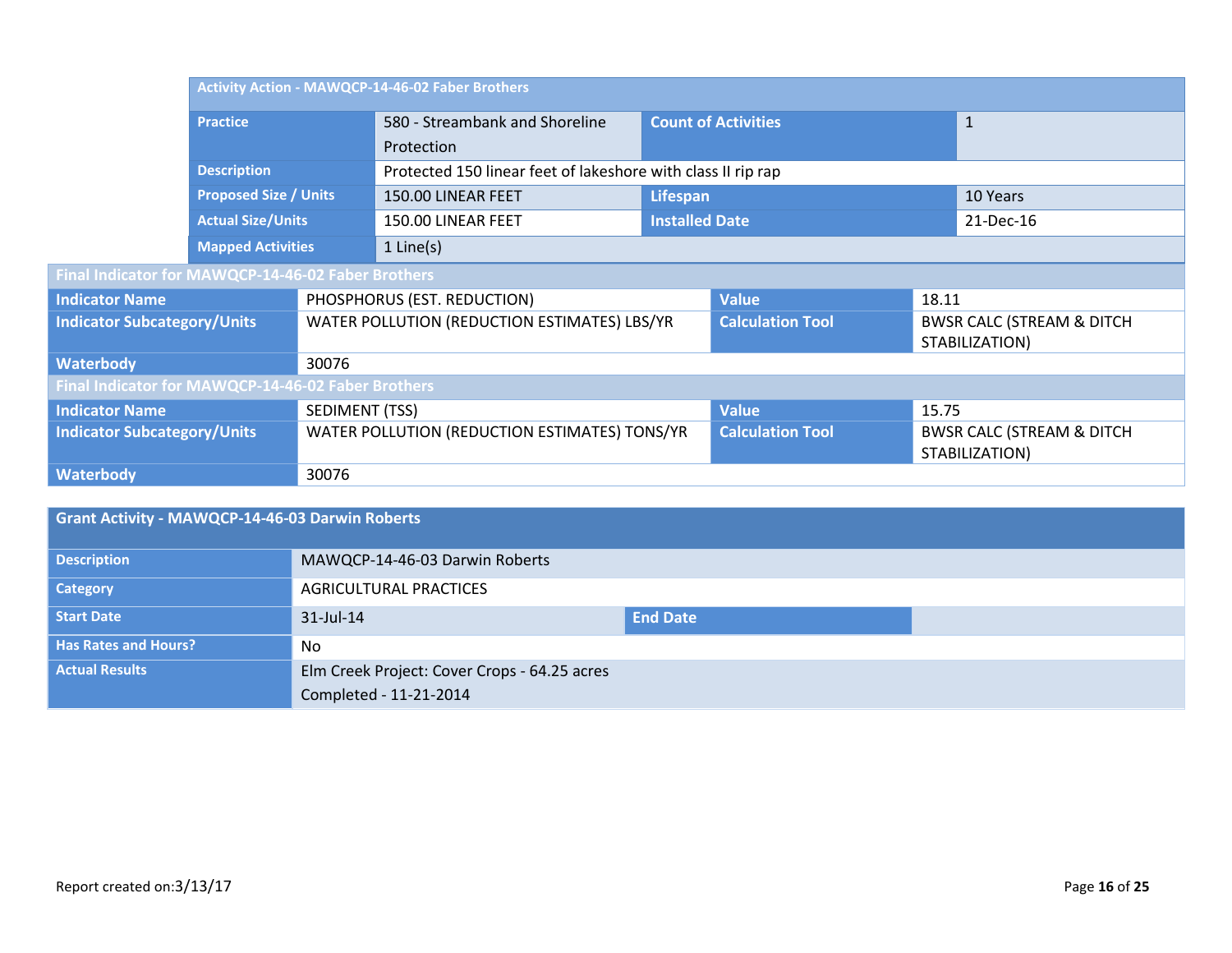|                                                    |                              | <b>Activity Action - MAWQCP-14-46-03 Darwin Roberts</b> |                                               |                            |                         |       |                                   |  |
|----------------------------------------------------|------------------------------|---------------------------------------------------------|-----------------------------------------------|----------------------------|-------------------------|-------|-----------------------------------|--|
|                                                    | <b>Practice</b>              |                                                         | 340 - Cover Crop                              | <b>Count of Activities</b> |                         |       | 64                                |  |
|                                                    | <b>Description</b>           |                                                         |                                               |                            |                         |       |                                   |  |
|                                                    | <b>Proposed Size / Units</b> |                                                         | 64.25 AC                                      | Lifespan                   |                         |       | 1 Year                            |  |
|                                                    | <b>Actual Size/Units</b>     |                                                         | 64.25 AC                                      | <b>Installed Date</b>      |                         |       | 21-Nov-14                         |  |
|                                                    | <b>Mapped Activities</b>     |                                                         | 1 Polygon(s)                                  |                            |                         |       |                                   |  |
| Final Indicator for MAWQCP-14-46-03 Darwin Roberts |                              |                                                         |                                               |                            |                         |       |                                   |  |
| <b>Indicator Name</b>                              |                              |                                                         | SOIL (EST. SAVINGS)                           |                            | <b>Value</b>            | 16.06 |                                   |  |
| <b>Indicator Subcategory/Units</b>                 |                              |                                                         | WATER POLLUTION (REDUCTION ESTIMATES) TONS/YR |                            | <b>Calculation Tool</b> |       | <b>BWSR CALC (SHEET AND RILL)</b> |  |
| <b>Waterbody</b>                                   |                              | 30054                                                   |                                               |                            |                         |       |                                   |  |
| Final Indicator for MAWQCP-14-46-03 Darwin Roberts |                              |                                                         |                                               |                            |                         |       |                                   |  |
| <b>Indicator Name</b>                              |                              | SEDIMENT (TSS)                                          |                                               |                            | <b>Value</b>            | 5.37  |                                   |  |
| <b>Indicator Subcategory/Units</b>                 |                              |                                                         | WATER POLLUTION (REDUCTION ESTIMATES) TONS/YR |                            | <b>Calculation Tool</b> |       | <b>BWSR CALC (SHEET AND RILL)</b> |  |
| <b>Waterbody</b>                                   |                              | 30054                                                   |                                               |                            |                         |       |                                   |  |
| Final Indicator for MAWQCP-14-46-03 Darwin Roberts |                              |                                                         |                                               |                            |                         |       |                                   |  |
| <b>Indicator Name</b>                              |                              |                                                         | PHOSPHORUS (EST. REDUCTION)                   |                            | <b>Value</b>            | 8.7   |                                   |  |
| <b>Indicator Subcategory/Units</b>                 |                              |                                                         | WATER POLLUTION (REDUCTION ESTIMATES) LBS/YR  |                            | <b>Calculation Tool</b> |       | <b>BWSR CALC (SHEET AND RILL)</b> |  |
| <b>Waterbody</b>                                   |                              | 30054                                                   |                                               |                            |                         |       |                                   |  |

| Grant Activity - MAWQCP-14-46-04 Darwin Roberts |                                                            |                 |  |  |
|-------------------------------------------------|------------------------------------------------------------|-----------------|--|--|
| <b>Description</b>                              | MAWQCP-14-46-04 Darwin Roberts                             |                 |  |  |
|                                                 | CANCELLED 6/12/2015                                        |                 |  |  |
| <b>Category</b>                                 | <b>CONSERVATION DRAINAGE</b>                               |                 |  |  |
| <b>Start Date</b>                               | $31$ -Jul-14                                               | <b>End Date</b> |  |  |
| <b>Has Rates and Hours?</b>                     | No.                                                        |                 |  |  |
| <b>Actual Results</b>                           | Elm Creek Project: Alternative intakes.                    |                 |  |  |
|                                                 | 6/12/2015. Project cancelled by GBERBA Executive Committee |                 |  |  |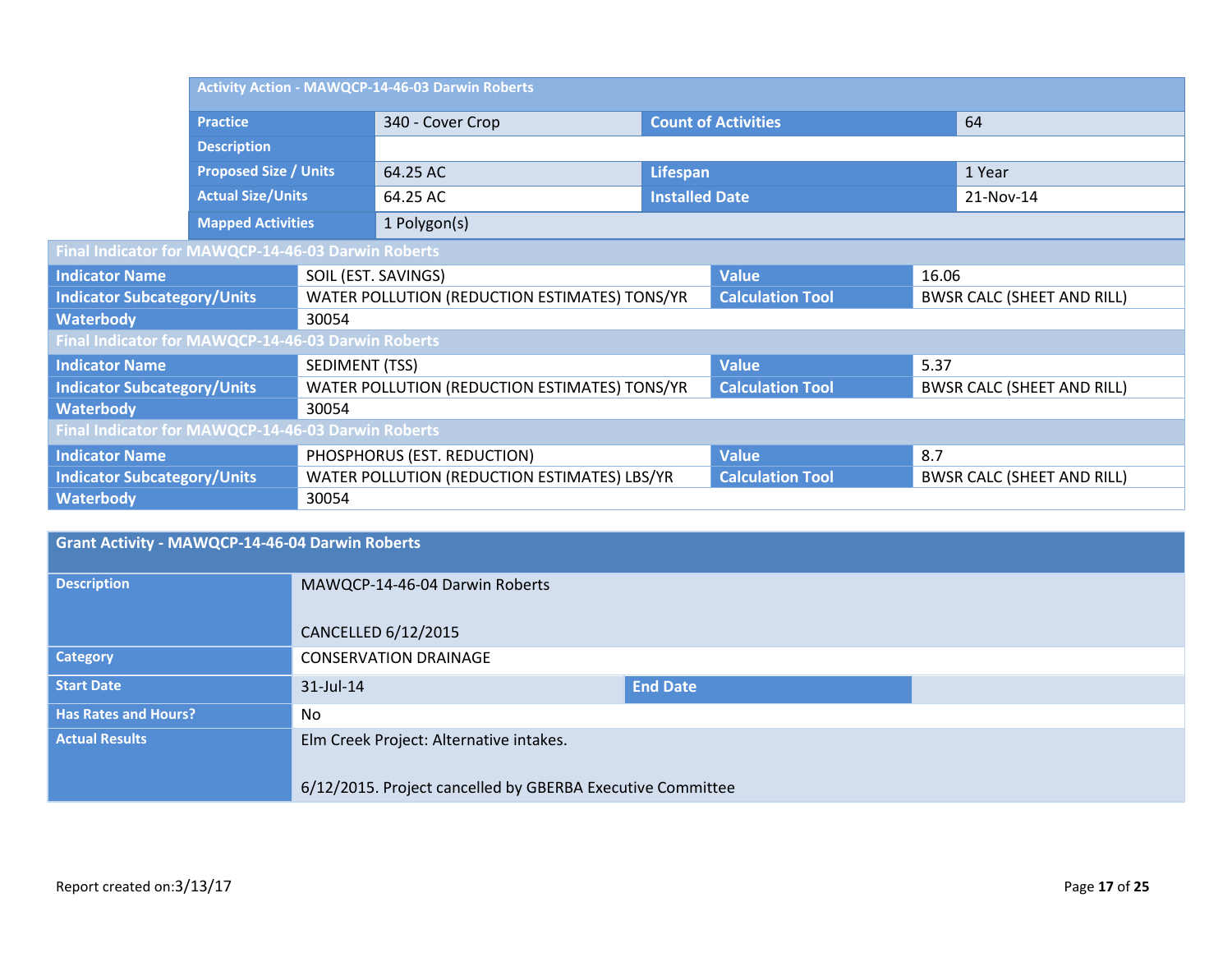| <b>Grant Activity - MAWQCP-14-46-05 Thomas Maday</b> |                                                                                                                                                                                                                      |                 |           |  |  |  |
|------------------------------------------------------|----------------------------------------------------------------------------------------------------------------------------------------------------------------------------------------------------------------------|-----------------|-----------|--|--|--|
| <b>Description</b>                                   | MAWQCP-14-46-05 Thomas Maday                                                                                                                                                                                         |                 |           |  |  |  |
|                                                      | Streambank protection in Martin County, Center Creek Township Section 1.                                                                                                                                             |                 |           |  |  |  |
| <b>Category</b>                                      | <b>AGRICULTURAL PRACTICES</b>                                                                                                                                                                                        |                 |           |  |  |  |
| <b>Start Date</b>                                    | 12-Sep-14                                                                                                                                                                                                            | <b>End Date</b> | 21-Dec-16 |  |  |  |
| <b>Has Rates and Hours?</b>                          | No                                                                                                                                                                                                                   |                 |           |  |  |  |
| <b>Actual Results</b>                                | January - December 2014                                                                                                                                                                                              |                 |           |  |  |  |
|                                                      | Funds were encumbered to: Streambank Protection, Critical Area Planting and Mulching.<br>Estimated cost: \$11,115.00<br>Cost-Share: \$5,000.00<br>EQIP estimate: \$?<br>January - December 2015<br>No activity       |                 |           |  |  |  |
|                                                      | January - December 2016                                                                                                                                                                                              |                 |           |  |  |  |
|                                                      | An amendment to extend the install-by date to 12/1/2016 has been approved.                                                                                                                                           |                 |           |  |  |  |
|                                                      | Due to sustained high water levels in Elm Creek, this project has been delayed to the point where the grant deadline is<br>approaching. The project will is cancelled due to inability to complete the construction. |                 |           |  |  |  |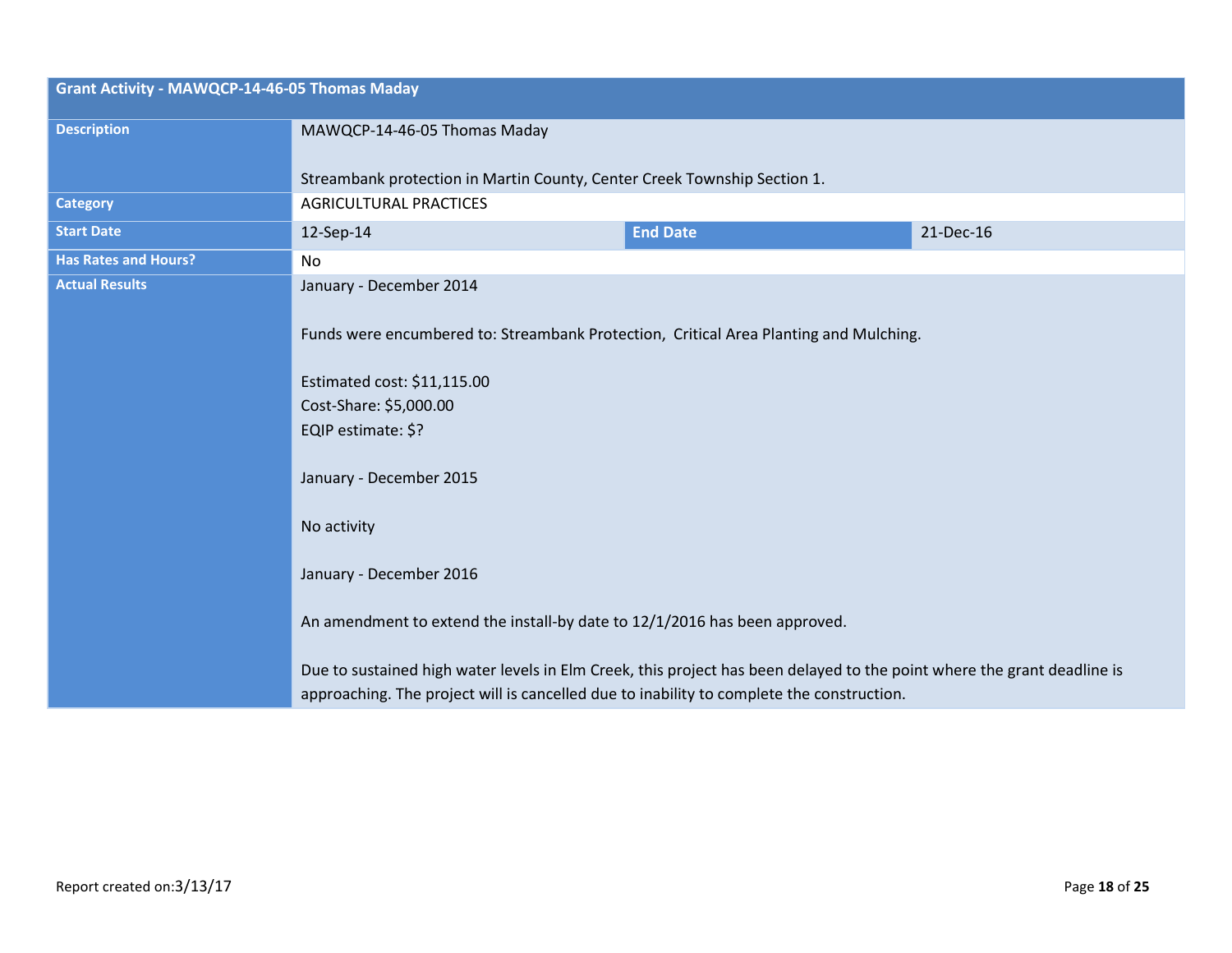| <b>Grant Activity - MAWQCP-14-46-06 Thomas Maday</b> |                                                                                                                                                                                                                                                                                                                                                                  |                 |           |  |  |
|------------------------------------------------------|------------------------------------------------------------------------------------------------------------------------------------------------------------------------------------------------------------------------------------------------------------------------------------------------------------------------------------------------------------------|-----------------|-----------|--|--|
| <b>Description</b>                                   | MAWQCP-14-46-06 Thomas Maday                                                                                                                                                                                                                                                                                                                                     |                 |           |  |  |
|                                                      | Mitigating streambank erosion by addressing issues above the streambank according to Elm Creek Incentive Policy.                                                                                                                                                                                                                                                 |                 |           |  |  |
|                                                      | Martin County, Center Creek Township Section 1 (NW)                                                                                                                                                                                                                                                                                                              |                 |           |  |  |
| <b>Category</b>                                      | <b>AGRICULTURAL PRACTICES</b>                                                                                                                                                                                                                                                                                                                                    |                 |           |  |  |
| <b>Start Date</b>                                    | 12-Sep-14                                                                                                                                                                                                                                                                                                                                                        | <b>End Date</b> | 16-Jul-15 |  |  |
| <b>Has Rates and Hours?</b>                          | No                                                                                                                                                                                                                                                                                                                                                               |                 |           |  |  |
| <b>Actual Results</b>                                | Elm Creek Project: Streambank Protection via grade stabilization<br>-212 linear feet curved embankment, 864 cu yd of fill<br>-48" riser pipe<br>-50' of 36" CMP horizontal pipe<br>-3 tile re-routes<br>-Rip rap for outlet basin<br>Total Final Project Cost-\$36,396.00<br>EQIP Contribution-\$<br>MAWQCP Contribution-\$5,000.00<br>Landowner Contribution-\$ |                 |           |  |  |

| <b>Activity Action - MAWQCP-14-46-06</b> |                                       |                            |           |  |  |
|------------------------------------------|---------------------------------------|----------------------------|-----------|--|--|
| <b>Practice</b>                          | 410 - Grade Stabilization Structure   | <b>Count of Activities</b> | 1         |  |  |
| <b>Description</b>                       | 212 linear feet of curved embankment. |                            |           |  |  |
| <b>Proposed Size / Units</b>             | 1.00 COUNT                            | Lifespan                   | 10 Years  |  |  |
| <b>Actual Size/Units</b>                 | 1.00 COUNT                            | <b>Installed Date</b>      | 16-Jul-15 |  |  |
| <b>Mapped Activities</b>                 | 1 Point(s)                            |                            |           |  |  |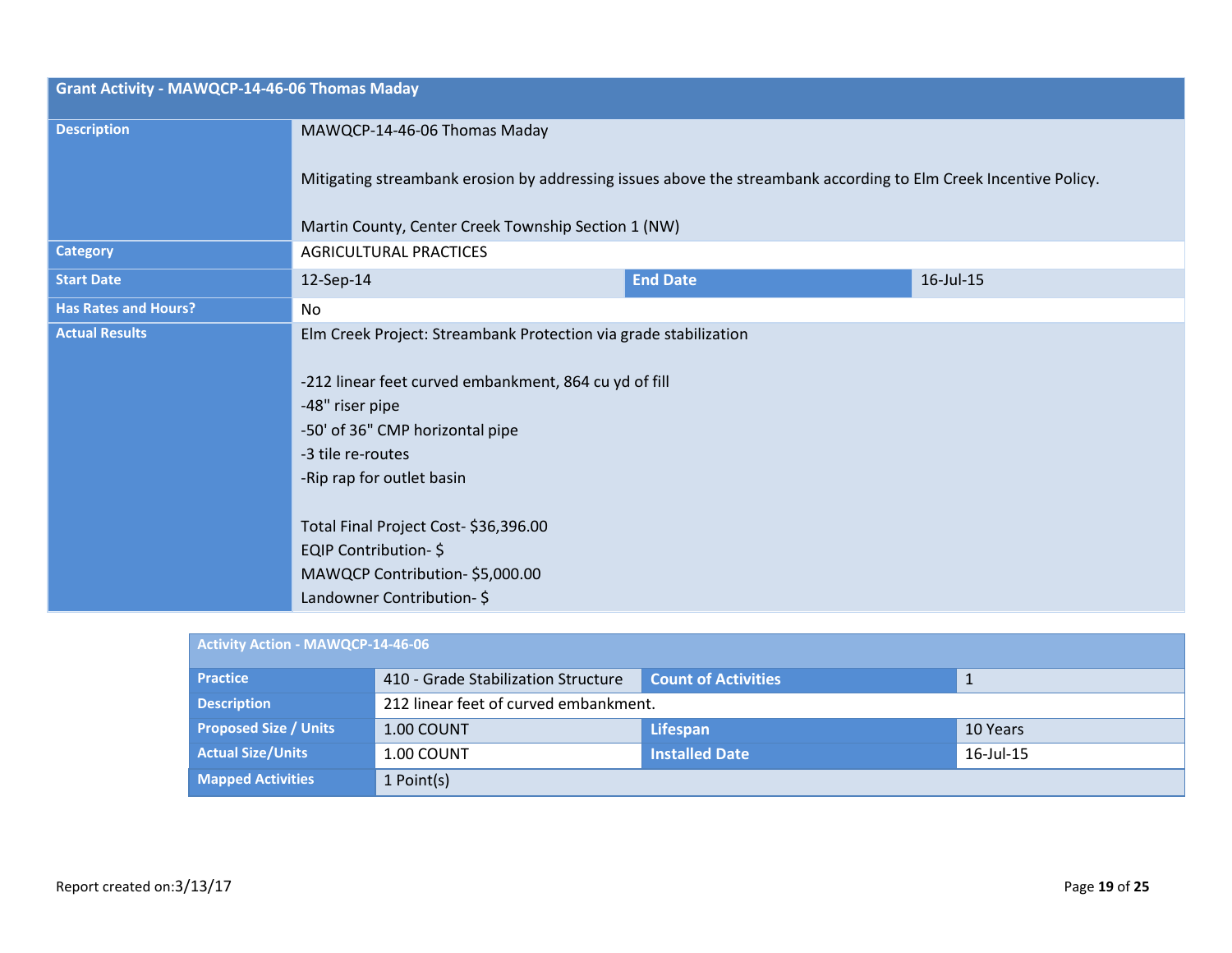| <b>Grant Activity - MAWQCP-14-46-07 Thomas Maday</b> |                                                                                                                         |                 |           |
|------------------------------------------------------|-------------------------------------------------------------------------------------------------------------------------|-----------------|-----------|
| <b>Description</b>                                   | MAWQCP-14-46-07 Thomas Maday                                                                                            |                 |           |
|                                                      | Streambank protection in Martin County, Center Creek Township section 29.                                               |                 |           |
| <b>Category</b>                                      | <b>AGRICULTURAL PRACTICES</b>                                                                                           |                 |           |
| <b>Start Date</b>                                    | 12-Sep-14                                                                                                               | <b>End Date</b> | 21-Dec-16 |
| <b>Has Rates and Hours?</b>                          | No                                                                                                                      |                 |           |
| <b>Actual Results</b>                                | Elm Creek Project: Streambank Protection, Critical Area Planting and Mulching                                           |                 |           |
|                                                      |                                                                                                                         |                 |           |
|                                                      | January - December 2014                                                                                                 |                 |           |
|                                                      | Encumbered funds to complete streambank protection, critical area planting, and mulching.                               |                 |           |
|                                                      |                                                                                                                         |                 |           |
|                                                      | Estimated project cost: \$14,990.00                                                                                     |                 |           |
|                                                      | Cost-Share: \$5,000.00                                                                                                  |                 |           |
|                                                      | EQIP Estimate: \$?                                                                                                      |                 |           |
|                                                      | January - December 2015                                                                                                 |                 |           |
|                                                      |                                                                                                                         |                 |           |
|                                                      | No activity                                                                                                             |                 |           |
|                                                      | January - December 2016                                                                                                 |                 |           |
|                                                      |                                                                                                                         |                 |           |
|                                                      | An amendment to extend the install-by date to 12/1/2016 has been approved.                                              |                 |           |
|                                                      |                                                                                                                         |                 |           |
|                                                      | Due to sustained high water levels in Elm Creek, this project has been delayed to the point where the grant deadline is |                 |           |
|                                                      | approaching. The project will is cancelled due to inability to complete the construction.                               |                 |           |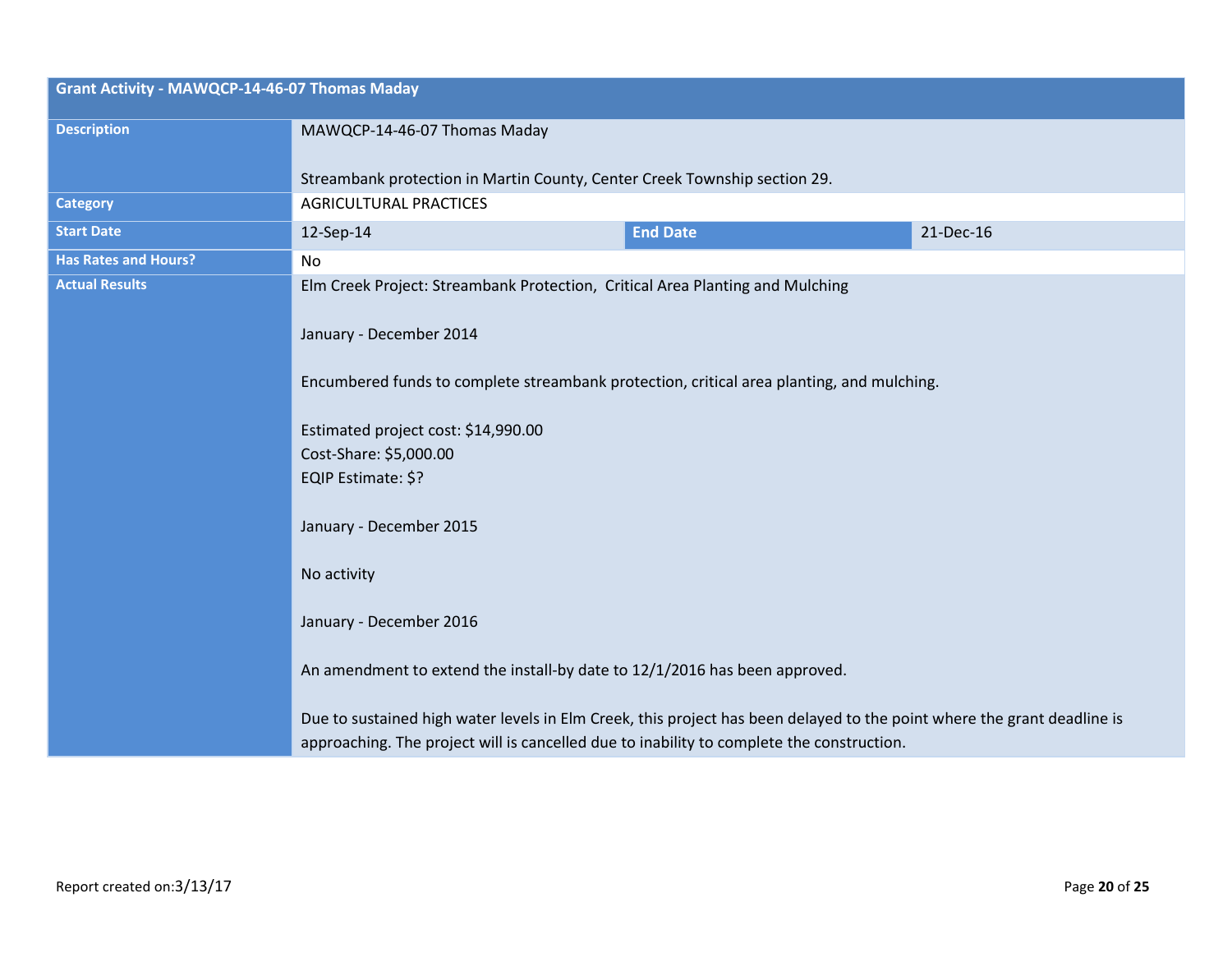| <b>Grant Activity - MAWQCP-14-46-08 Thomas Maday</b> |                                                                                                                                                                  |                 |           |
|------------------------------------------------------|------------------------------------------------------------------------------------------------------------------------------------------------------------------|-----------------|-----------|
| <b>Description</b>                                   | MAWQCP-14-46-08 Thomas Maday                                                                                                                                     |                 |           |
|                                                      | CANCELLED                                                                                                                                                        |                 |           |
| <b>Category</b>                                      | <b>AGRICULTURAL PRACTICES</b>                                                                                                                                    |                 |           |
| <b>Start Date</b>                                    | 12-Sep-14                                                                                                                                                        | <b>End Date</b> | 11-Sep-15 |
| <b>Has Rates and Hours?</b>                          | No.                                                                                                                                                              |                 |           |
| <b>Actual Results</b>                                | Elm Creek Project: Streambank Protection, Critical Area Planting and Mulching<br>AMOUNT: \$5,000.00<br>Project cancelled by the GBERBA Policy Board on 9/11/2015 |                 |           |

| <b>Grant Activity - MAWQCP-14-46-09 Thomas Maday</b> |                                                           |                              |  |  |  |
|------------------------------------------------------|-----------------------------------------------------------|------------------------------|--|--|--|
| <b>Description</b>                                   | MAWQCP-14-46-09 Thomas Maday                              |                              |  |  |  |
|                                                      | CANCELLED                                                 |                              |  |  |  |
| <b>Category</b>                                      | <b>AGRICULTURAL PRACTICES</b>                             |                              |  |  |  |
| <b>Start Date</b>                                    | $21$ -Aug-14                                              | <b>End Date</b><br>11-Sep-15 |  |  |  |
| <b>Has Rates and Hours?</b>                          | No.                                                       |                              |  |  |  |
| <b>Actual Results</b>                                | Elm Creek Project: Stream barbs<br>AMOUNT: \$5,000.00     |                              |  |  |  |
|                                                      | Project cancelled by the GBERBA Policy Board on 9/11/2015 |                              |  |  |  |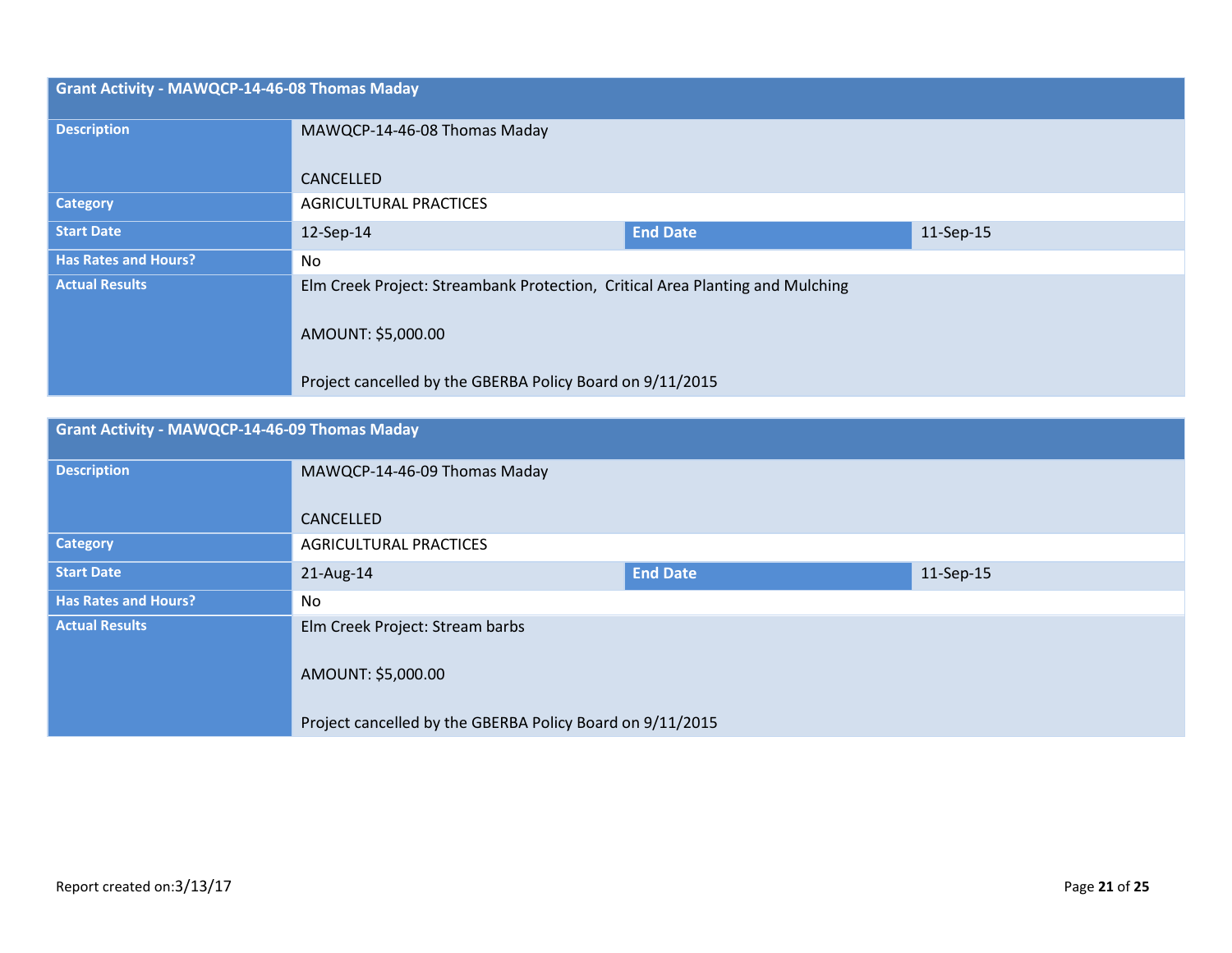| Grant Activity - MAWQCP-14-46-10 4-M Farms |                                                                                                                                                                                                                                                                                                                  |                              |  |  |  |
|--------------------------------------------|------------------------------------------------------------------------------------------------------------------------------------------------------------------------------------------------------------------------------------------------------------------------------------------------------------------|------------------------------|--|--|--|
| <b>Description</b>                         | MAWQCP-14-46-10 4-M Farms encumbered funds as incentive to CRP; \$50/acre/year for 15 years.                                                                                                                                                                                                                     |                              |  |  |  |
| <b>Category</b>                            | <b>AGRICULTURAL PRACTICES</b>                                                                                                                                                                                                                                                                                    |                              |  |  |  |
| Start Date                                 | 13-Feb-15                                                                                                                                                                                                                                                                                                        | <b>End Date</b><br>18-Nov-16 |  |  |  |
| <b>Has Rates and Hours?</b>                | No.                                                                                                                                                                                                                                                                                                              |                              |  |  |  |
| <b>Actual Results</b>                      | Elm Creek Project: CRP Incentive. A total of \$11,325.00 was encumbered as a CRP incentive for 15.1 acres of CRP for 15 years<br>split between Rutland section 5 and Wesford section 32 in Martin County.<br>The actual acres came out to be 14.42. Thus, a final incentive payment of \$10,890.00 was approved. |                              |  |  |  |

|                                               |                                               | Activity Action - MAWQCP-14-46-10 4-M Farms   |                                              |                         |                            |                                 |                                 |
|-----------------------------------------------|-----------------------------------------------|-----------------------------------------------|----------------------------------------------|-------------------------|----------------------------|---------------------------------|---------------------------------|
|                                               | <b>Practice</b>                               |                                               | 393 - Filter Strip                           |                         | <b>Count of Activities</b> |                                 | $\mathbf{1}$                    |
|                                               | <b>Description</b>                            |                                               | 14.52 acres of filter strip enrolled in CRP  |                         |                            |                                 |                                 |
|                                               | <b>Proposed Size / Units</b>                  |                                               | 15.10 AC                                     | Lifespan                |                            | 15 Years                        |                                 |
|                                               | <b>Actual Size/Units</b>                      |                                               | 14.52 AC                                     | <b>Installed Date</b>   |                            |                                 | 18-Nov-16                       |
|                                               | <b>Mapped Activities</b>                      |                                               | 1 Polygon(s)                                 |                         |                            |                                 |                                 |
| Final Indicator for MAWQCP-14-46-10 4-M Farms |                                               |                                               |                                              |                         |                            |                                 |                                 |
| <b>Indicator Name</b>                         |                                               | SOIL (EST. SAVINGS)                           |                                              | <b>Value</b>            | 24.63                      |                                 |                                 |
| <b>Indicator Subcategory/Units</b>            |                                               | WATER POLLUTION (REDUCTION ESTIMATES) TONS/YR |                                              | <b>Calculation Tool</b> |                            | <b>BWSR CALC (FILTER STRIP)</b> |                                 |
| <b>Waterbody</b>                              |                                               | 30069                                         |                                              |                         |                            |                                 |                                 |
|                                               | Final Indicator for MAWQCP-14-46-10 4-M Farms |                                               |                                              |                         |                            |                                 |                                 |
| <b>Indicator Name</b>                         |                                               | SEDIMENT (TSS)                                |                                              |                         | <b>Value</b>               | 14.07                           |                                 |
| <b>Indicator Subcategory/Units</b>            |                                               | WATER POLLUTION (REDUCTION ESTIMATES) TONS/YR |                                              | <b>Calculation Tool</b> |                            | <b>BWSR CALC (FILTER STRIP)</b> |                                 |
| <b>Waterbody</b>                              |                                               | 30069                                         |                                              |                         |                            |                                 |                                 |
| Final Indicator for MAWQCP-14-46-10 4-M Farms |                                               |                                               |                                              |                         |                            |                                 |                                 |
| <b>Indicator Name</b>                         |                                               | PHOSPHORUS (EST. REDUCTION)                   |                                              | <b>Value</b>            | 18.98                      |                                 |                                 |
| <b>Indicator Subcategory/Units</b>            |                                               |                                               | WATER POLLUTION (REDUCTION ESTIMATES) LBS/YR |                         | <b>Calculation Tool</b>    |                                 | <b>BWSR CALC (FILTER STRIP)</b> |
| <b>Waterbody</b>                              |                                               | 30069                                         |                                              |                         |                            |                                 |                                 |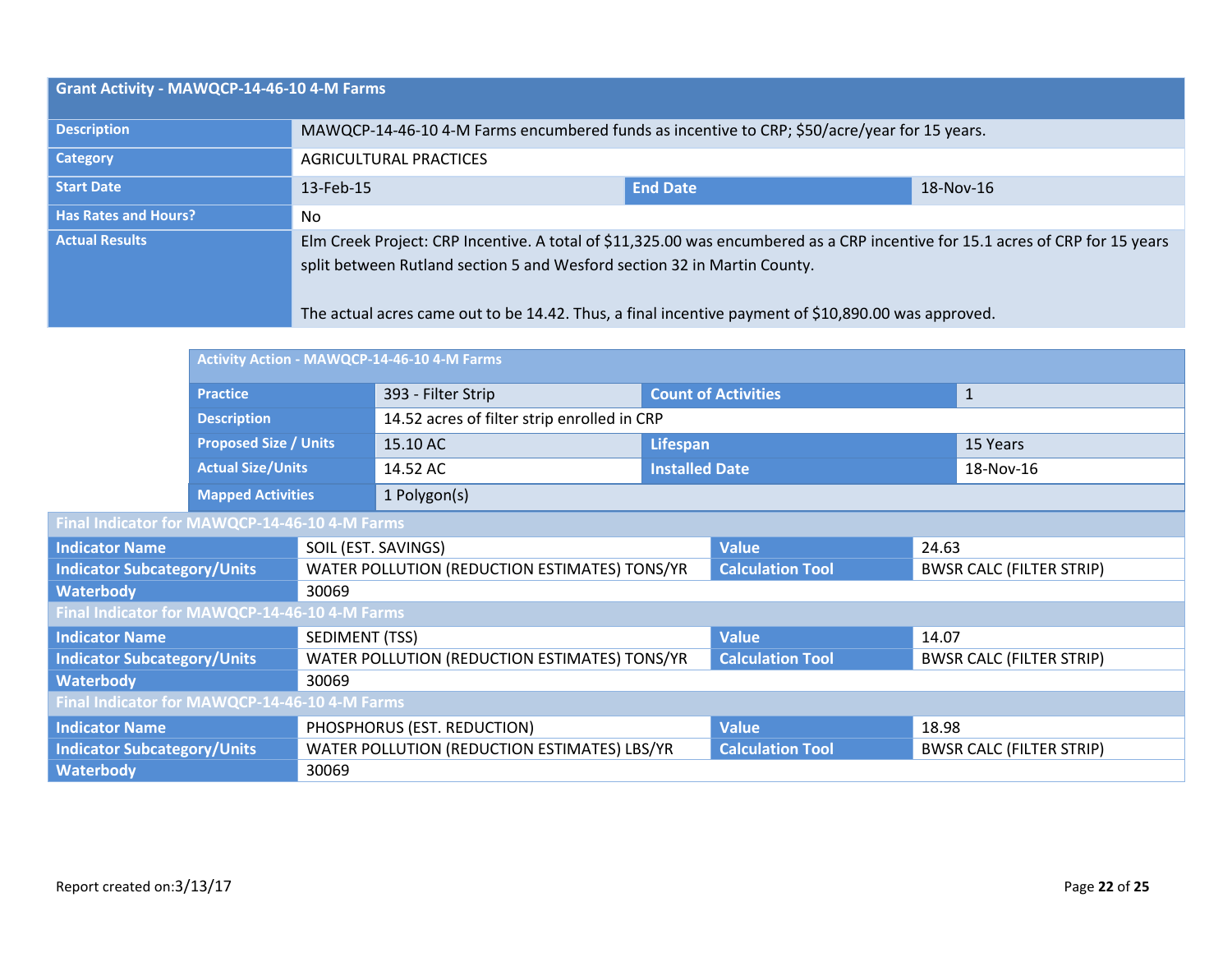| <b>Grant Activity - MAWQCP-14-46-11 Darwin Roberts</b> |                                                                                                                                                  |                 |           |
|--------------------------------------------------------|--------------------------------------------------------------------------------------------------------------------------------------------------|-----------------|-----------|
| <b>Description</b>                                     | MAWQCP-14-46-11 Darwin Roberts encumbered incentive dollars to install cover crops in Nashville section 32 and Center                            |                 |           |
|                                                        | Creek section 5 in Martin County.                                                                                                                |                 |           |
| <b>Category</b>                                        | <b>AGRICULTURAL PRACTICES</b>                                                                                                                    |                 |           |
| <b>Start Date</b>                                      | $8-May-15$                                                                                                                                       | <b>End Date</b> | 05-Sep-15 |
| <b>Has Rates and Hours?</b>                            | No.                                                                                                                                              |                 |           |
| <b>Actual Results</b>                                  | Encumbered incentive dollars to aerially apply cover crops to 90 acres split between Nashville and Center Creek townships in                     |                 |           |
|                                                        | Martin county.                                                                                                                                   |                 |           |
|                                                        | AMOUNT: \$4500.00                                                                                                                                |                 |           |
|                                                        | Actual application was to 100 acres. An amendment was approved by GBERBA to increase incentive payment to \$5000.00.                             |                 |           |
|                                                        | A four-way mix was applied to 100 acres: 47 lbs Cereal Rye, 1 lb of Tillage radish, 1 lb of Purple top turnips, and 1 lb of Dwarf<br>Essex rape. |                 |           |
|                                                        | AMOUNT: \$5,000.00                                                                                                                               |                 |           |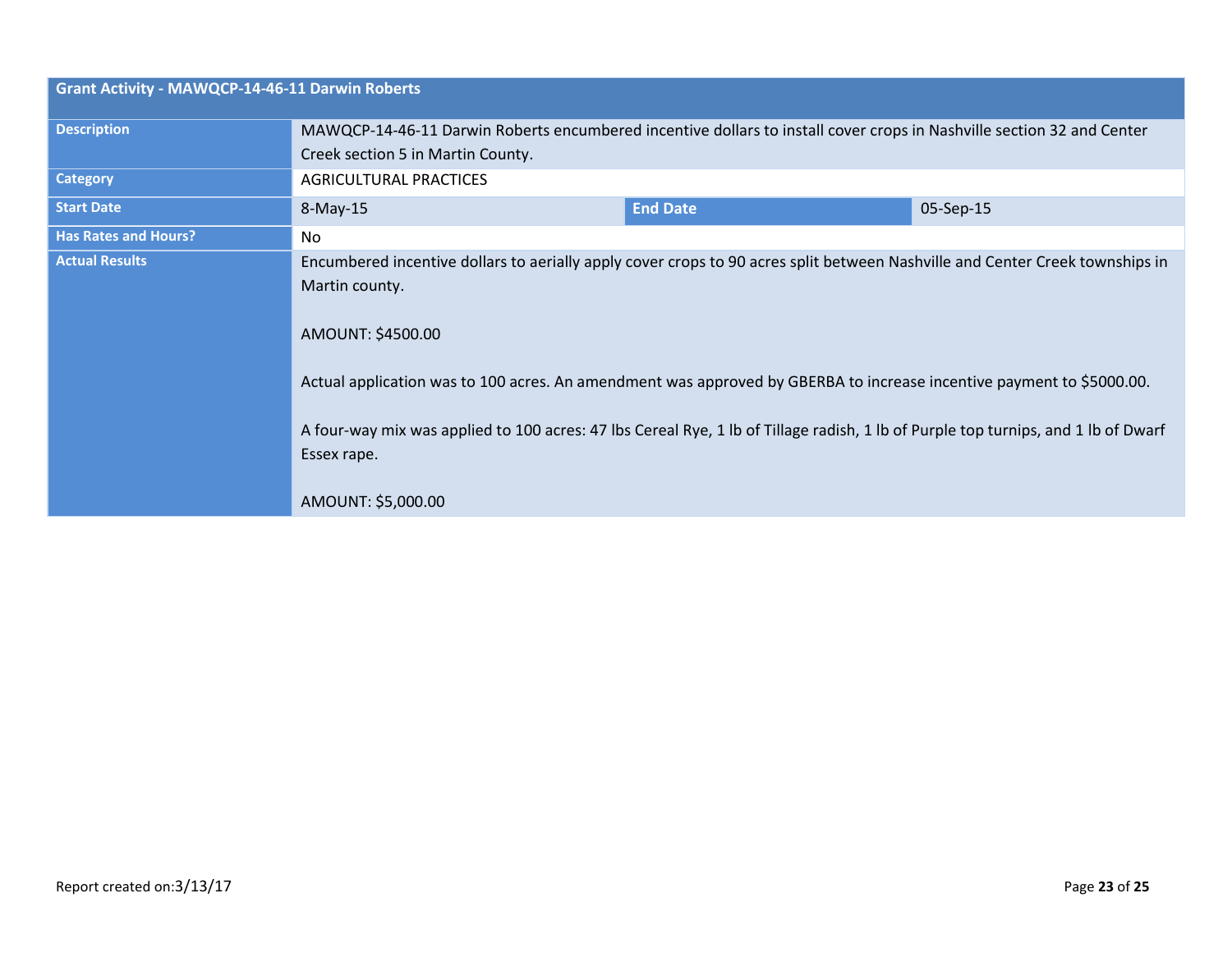| <b>Grant Activity - MAWQCP-14-46-12 Darwin Roberts</b> |                                                                                                                              |                 |  |
|--------------------------------------------------------|------------------------------------------------------------------------------------------------------------------------------|-----------------|--|
| <b>Description</b>                                     | MAWQCP-14-46-12 Darwin Roberts funds encumbered to install a structure for water control in Nashville section 6 and 10 in    |                 |  |
|                                                        | <b>Martin County</b>                                                                                                         |                 |  |
| <b>Category</b>                                        | <b>CONSERVATION DRAINAGE</b>                                                                                                 |                 |  |
| <b>Start Date</b>                                      | $12$ -Jun-15                                                                                                                 | <b>End Date</b> |  |
| <b>Has Rates and Hours?</b>                            | No.                                                                                                                          |                 |  |
| <b>Actual Results</b>                                  | Contract is to install a structure for water control and grade stabilization structure.<br>AMOUNT: \$2,000.00                |                 |  |
|                                                        |                                                                                                                              |                 |  |
|                                                        | An amendment to the contract was approved by GBERBA Executive on 12/11/2015 to extend the install-by date to 12-31-<br>2016. |                 |  |

| <b>Grant Activity - MAWQCP-14-Agreement - Area 5 &amp; 6 Certification Specialists</b> |                                                                                                                                                                                                                                                                                                                                                                            |                                                            |  |  |
|----------------------------------------------------------------------------------------|----------------------------------------------------------------------------------------------------------------------------------------------------------------------------------------------------------------------------------------------------------------------------------------------------------------------------------------------------------------------------|------------------------------------------------------------|--|--|
| <b>Description</b>                                                                     |                                                                                                                                                                                                                                                                                                                                                                            | MAWQCP-14-Agreement - Area 5 & 6 Certification Specialists |  |  |
| <b>Category</b>                                                                        | <b>AGRICULTURAL PRACTICES</b>                                                                                                                                                                                                                                                                                                                                              |                                                            |  |  |
| <b>Start Date</b>                                                                      | <b>End Date</b><br>20-Oct-16<br>$9-$ Sep $-16$                                                                                                                                                                                                                                                                                                                             |                                                            |  |  |
| <b>Has Rates and Hours?</b>                                                            | No.                                                                                                                                                                                                                                                                                                                                                                        |                                                            |  |  |
| <b>Actual Results</b>                                                                  | The Area 5 and 6 Certification Specialists (with approval from MDA) purchased Alternative Tile Intakes (151 intakes 4, 6 and 8<br>inch) and Sediment Log (9 inches by 25 feet).<br>The Intakes were approved to distribute to landowners working toward certification.<br>This project will have no pollution reductions due to the multitude of landowners participating, |                                                            |  |  |